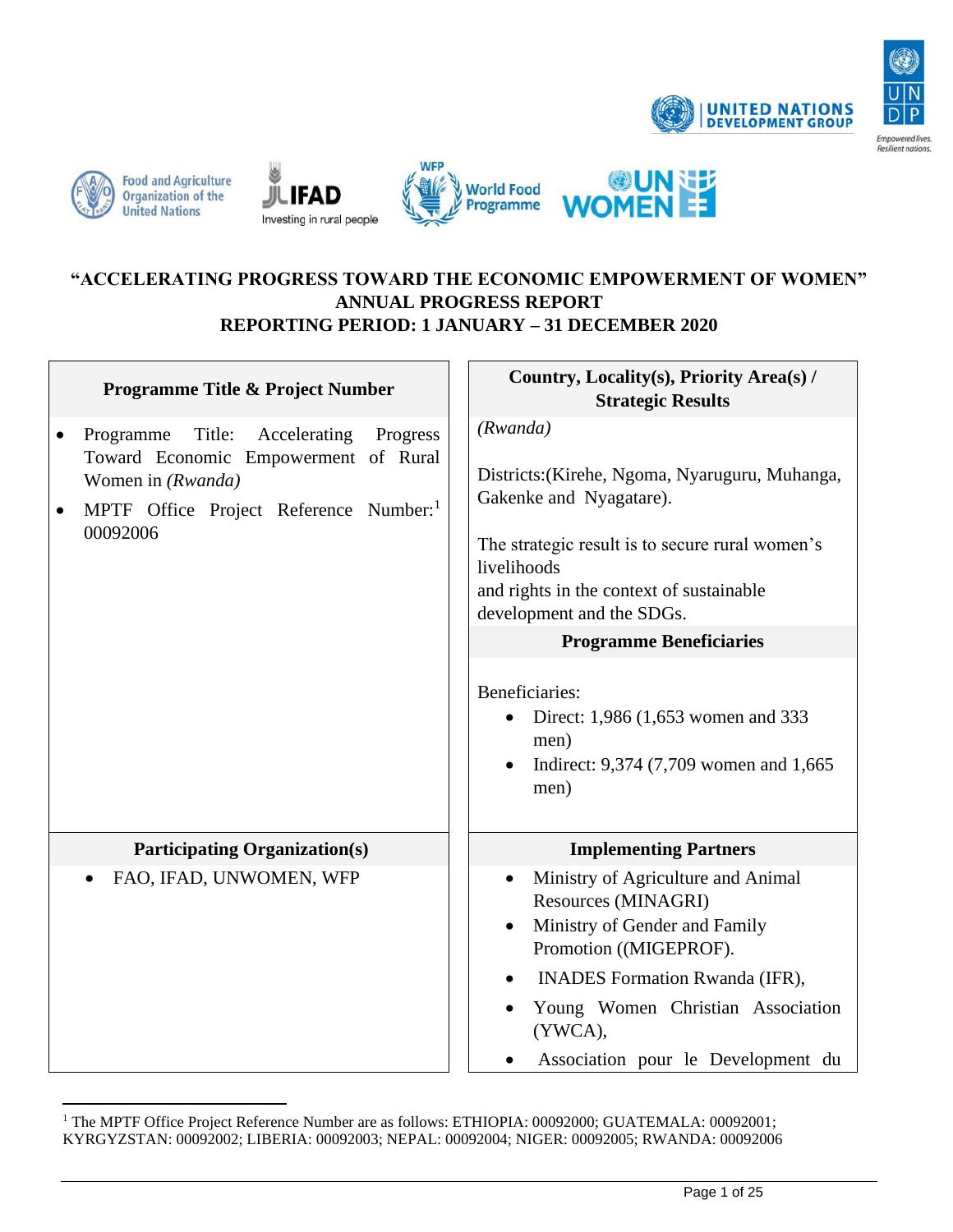|                                                                                                                                                                                                                                                                                                                                                                                       | People (ADEPE),<br>Sustainable<br>Agriculture<br>for<br>Food<br>Security and Economic Development,<br>(SAFE)<br>Community Vision Initiative (CVI);<br>Duterimbere NGO and;<br>Imbuto Foundation.     |  |
|---------------------------------------------------------------------------------------------------------------------------------------------------------------------------------------------------------------------------------------------------------------------------------------------------------------------------------------------------------------------------------------|------------------------------------------------------------------------------------------------------------------------------------------------------------------------------------------------------|--|
| <b>Programme/Project Cost (US\$)</b>                                                                                                                                                                                                                                                                                                                                                  | <b>Programme Duration</b>                                                                                                                                                                            |  |
| Total approved budget as<br>per project document:<br><b>MPTF Contribution: US\$</b><br>900,000<br>$\bullet$ by Agency (if applicable)<br><b>Agency Contribution</b><br>$\bullet$ by Agency (if applicable)<br><b>Government Contribution</b><br>(if applicable)<br><b>Other Contributions</b><br>(donors)<br>$(if\,applied\,)$ : SDF: US\$<br>987,875<br><b>TOTAL: US\$ 1,887,875</b> | Overall Duration 6.5 years<br>Start Date (15 10 2014)<br>End Date $(30 \text{ June } 2021)$                                                                                                          |  |
| Programme Assessment/Review/Mid-Term Eval.                                                                                                                                                                                                                                                                                                                                            | <b>Report Submitted By</b>                                                                                                                                                                           |  |
| Assessment/Review - if applicable please attach<br>$\Box$ Yes $\Box$ No Date: dd.mm.yyyy<br>Mid-Term Evaluation Report $-$ if applicable<br>please attach<br>$Yes \nightharpoonup$<br>$No$ : Yes<br>Date: January to June 2019                                                                                                                                                        | <b>Name: Edith Heines</b><br>$\circ$<br>Title: Country Director and Representative<br>$\circ$<br>Participating Organization (Lead): WFP<br>$\circ$<br>Email address: Edith.Heines@wfp.org<br>$\circ$ |  |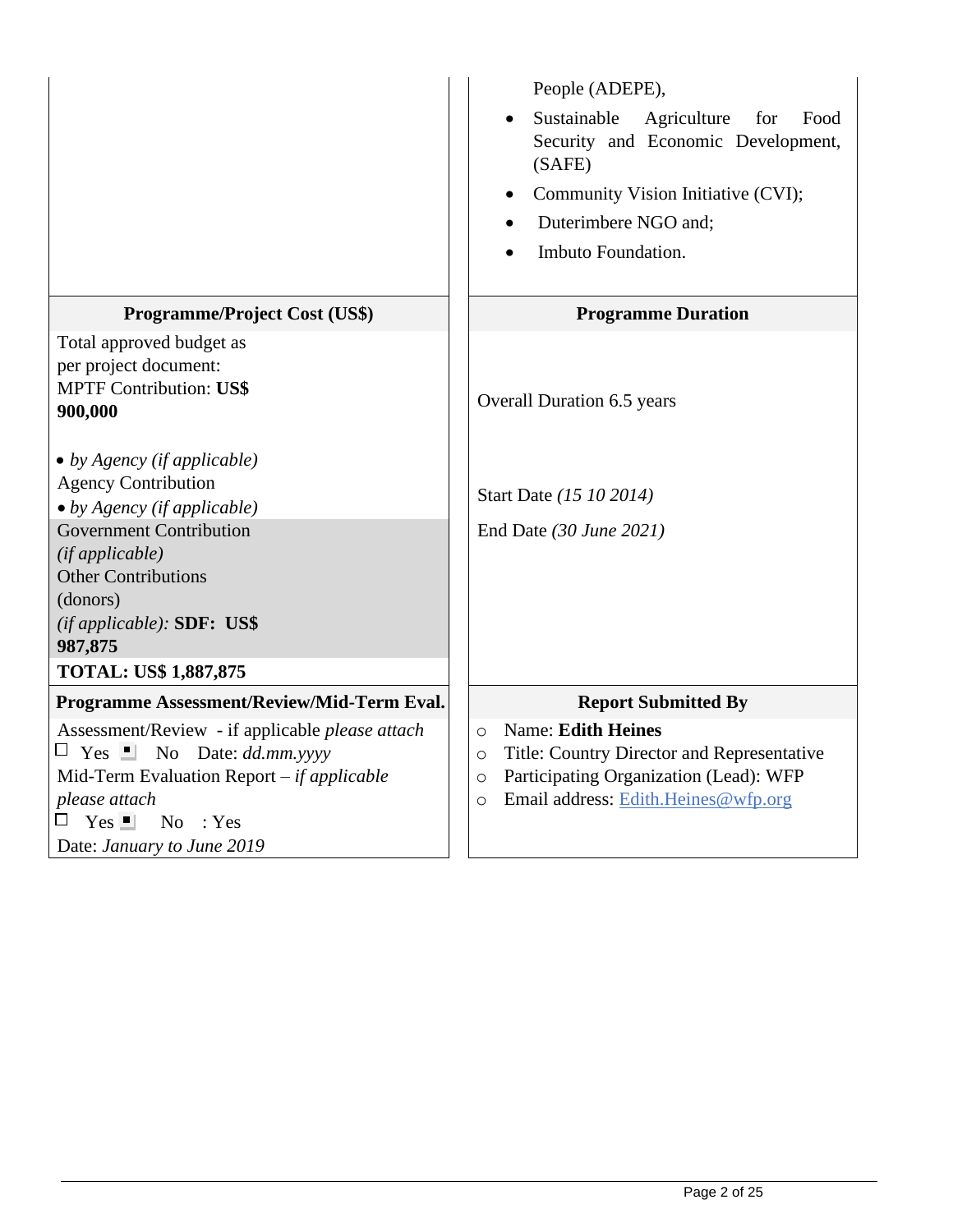## **Acronyms**

| <b>ASWG</b>       | <b>Agriculture Sector Working Group</b>                                            |
|-------------------|------------------------------------------------------------------------------------|
| A-WEAI            | Abbreviated Women's Empowerment in Agriculture Index                               |
| <b>EDPRS</b>      | Economic Development and Poverty Reduction Strategy                                |
| EICV <sub>5</sub> | <b>Integrated Household Living Conditions Survey</b>                               |
| <b>FAO</b>        | Food and Agriculture Organization                                                  |
| FGD               | <b>Focus Group Discussion</b>                                                      |
| FtMA              | <b>Farm to Market Alliance</b>                                                     |
| <b>GALS</b>       | Gender Action Learning System                                                      |
| <b>GBV</b>        | Gender-Based Violence                                                              |
| <b>GEWE</b>       | Gender Equality and Women's Empowerment                                            |
| GoR               | Government of Rwanda                                                               |
| <b>GMO</b>        | Gender Monitoring Office                                                           |
| <b>HDDS</b>       | <b>Household Dietary Diversity Scale</b>                                           |
| <b>ICT</b>        | <b>Information and Communication Technology</b>                                    |
| <b>IFAD</b>       | <b>International Fund for Agricultural Development</b>                             |
| <b>IGA</b>        | <b>Income Generating Activity</b>                                                  |
| IP                | <b>Implementing Partner</b>                                                        |
| <b>JADF</b>       | Joint Action Development Forum                                                     |
| <b>JP-RWEE</b>    | Joint Programme on Rural Women's Economic Empowerment                              |
| <b>MIGEPROF</b>   | Ministry of Gender and Family Promotion                                            |
| <b>MINAGRI</b>    | Ministry of Agriculture and Animal Resources                                       |
| <b>NGO</b>        | Non-Governmental Organization                                                      |
| <b>NISR</b>       | National Institute of Statistics Rwanda                                            |
| <b>RCA</b>        | Rwanda Cooperative Agency                                                          |
| <b>PHHS</b>       | Post-harvest Handling and Storage                                                  |
| <b>RGB</b>        | Rwanda Governance Board                                                            |
| <b>SDG</b>        | <b>Sustainable Development Goal</b>                                                |
| <b>SDF</b>        | <b>Sustainable Development Fund</b>                                                |
| Sida              | <b>Swedish International Development Cooperation</b>                               |
| <b>UCW</b>        | <b>Unpaid Care Work</b>                                                            |
| <b>UN</b>         | <b>United Nations</b>                                                              |
| <b>UNDP</b>       | <b>United Nations Development Programme</b>                                        |
| <b>UN</b>         | United Nations Entity for Gender Equality and Empowerment of Women<br><b>WOMEN</b> |
| <b>VSLA</b>       | Village Savings and Loans Association                                              |
| <b>WDDS</b>       | Women's Dietary Diversity Score                                                    |
| WFP               | World Food Programme                                                               |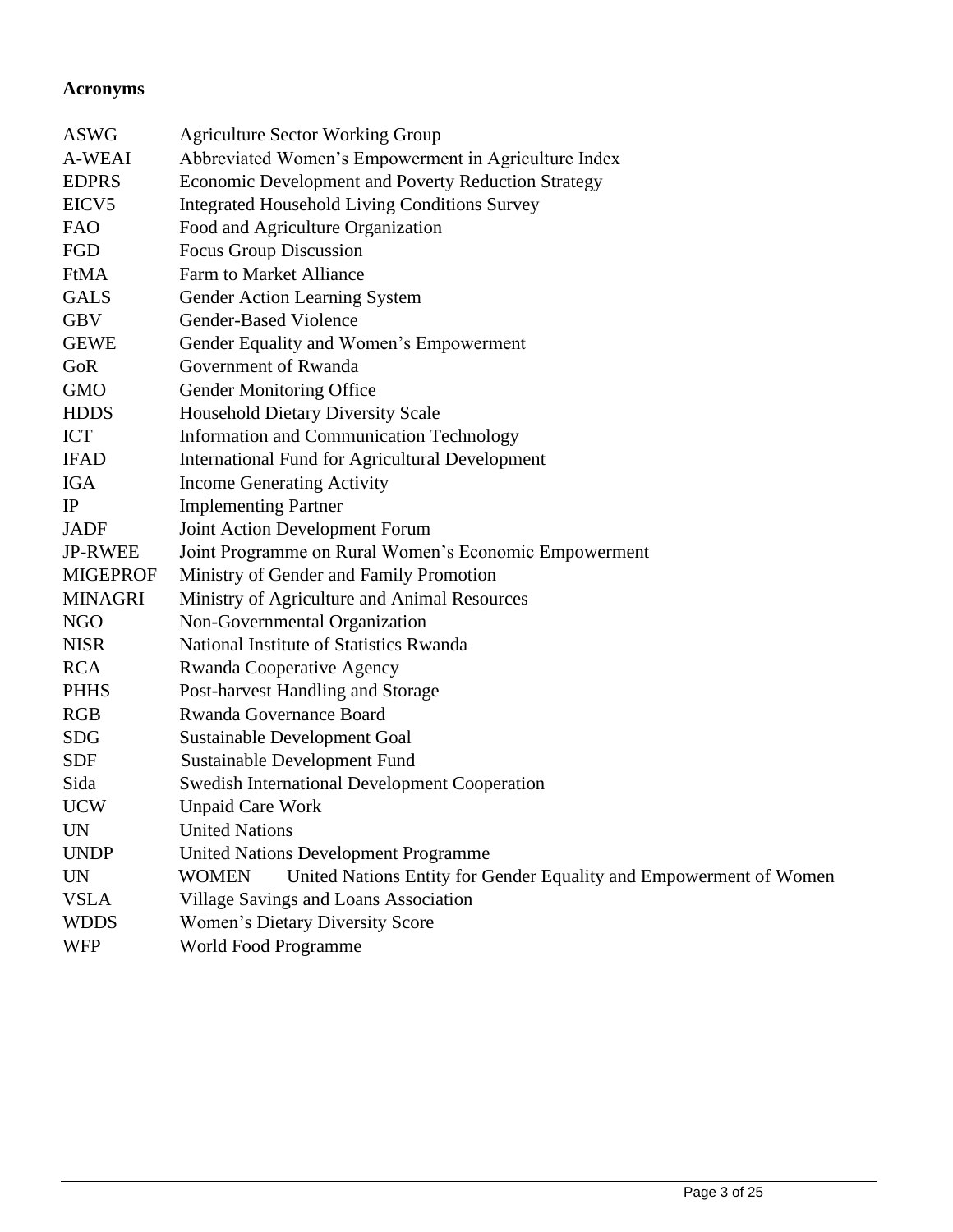#### **Executive Summary**

This 2020 annual report for the Joint Programme 'Accelerating Progress toward the Economic Empowerment of Rural Women (JP RWEE) in Rwanda covers the period from January to December 2020. The JP RWEE, jointly implemented in partnership with FAO, IFAD, UN Women and WFP and supported by the Swedish Development Cooperation Agency (Sida) and the Norwegian Agency for Development Cooperation (Norad), adopts a holistic approach towards empowering rural women as key agents for achieving the transformational economic, environmental and social changes required for sustainable development. Since 2014 the JP RWEE in Rwanda has continued to sustain gains under the programme's overarching goal to secure rural women's livelihoods and rights in the context of sustainable development goals based on four outcome areas: improved food and nutrition security; increased income to secure their livelihoods; enhanced leadership and participation in rural institutions and in shaping laws, policies and programmes; and gender-responsive policy environment for the economic empowerment of rural women.

In March 2020, the World Health Organization (WHO) declared the novel Coronavirus (COVID-19) as a global pandemic, which led to global and national response efforts to contain the spread of the virus. In Rwanda, the Government adopted a series of measures to address the pandemic, including national lockdowns, curfews and restricted mobility. The onset of the pandemic caused a series of delays to the implementation of programmatic activities, notably the restrictions placed on gatherings and mobility affected in-person trainings and capacity building activities, including capacity building for women's groups. A no cost extension was received for the programme until June 2021. Despite the setbacks, the JP RWEE adopted alternative approaches to programme implementation, including the utilization of virtual tools in conducting technical meetings within UN Participating Agencies, as well as with implementing partners. Where possible, implementing partners adopted the approach of using local field officers in the respective JP RWEE intervention areas to carry out site visits, which enabled the continuation of support to 19 cooperatives encompassing 1,986 beneficiaries (1,653 women and 333 men) through capacity building on cooperative management, cooperative laws, leadership, financial management, food security, nutrition, and Post-Harvest Handling and Storage (PHHS), amongst other topics.

During the reporting period, the JP RWEE led capacity building sessions on the Gender Action Learning System (GALS) in the context of climate change, which was rolled out to 360 GALS Champions (290 women and 70 men) from eight cooperatives. This resulted in the increase of agriculture production through climate change mitigation and adaptative actions. As a result of using the GALS methodology, 280 champions (250 women, and 30 men) have been able to deal with COVID-19 through their savings which made it possible for them purchase food and other essential items, such as health insurance, at a challenging time. Women were supported during the period to have increased production for income generation through improved postharvest handling of maize. Capacity building of rural women to reduce post-harvest losses in the maize value chain and ensure a good quality of produce for the market and consumers was carried out, whilst 8 Cooperatives/Groups were supported with the construction of three maize drying halls in two districts.

The programme supported a study on 'Assessing Agriculture Labor Saving Technologies for Women' in Rwanda that identified existing labour-saving technologies in agriculture for small scale women farmers, assessed existing gaps, analyzed factors influencing women's time constraints and drudgery in the agriculture sector, and proposed possible interventions and recommendations for gender sensitive programming.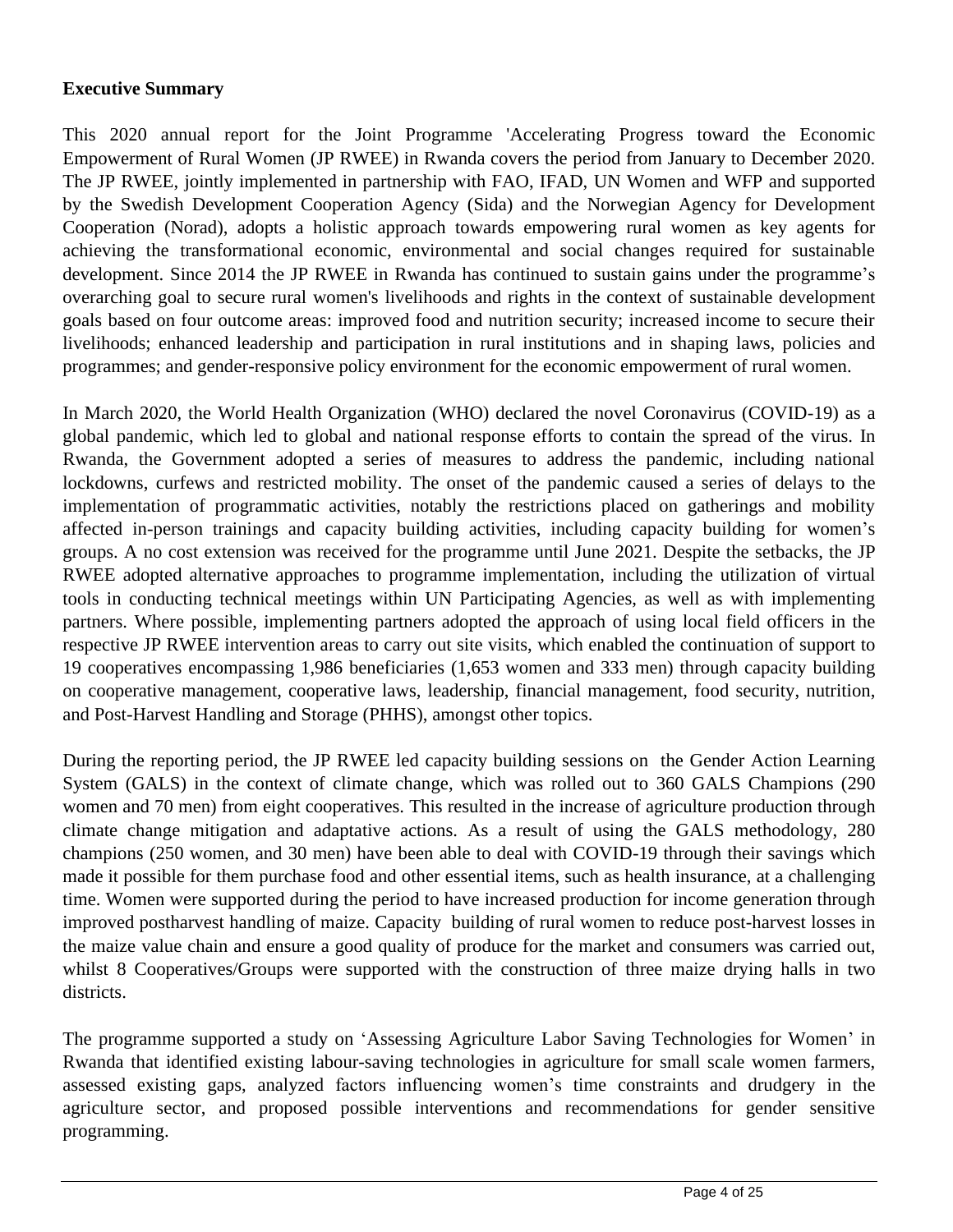Key Results:

- Despite COVID-19, the JP RWEE continued to support 19 cooperatives encompassing 1,986 beneficiaries (1,653 women and 333 men).
- The JP RWEE supported 1,661 women and 328 men beneficiaries under the 19 cooperatives to acquire knowledge on the propagation and grafting of fruit trees to produce productive seedlings for income-generating activities and nutrition. As a result, 23,429 plants (avocado and mango) were grafted and are ready for plantation in February 2021.
- Beneficiaries were trained to install small scale irrigation systems to enable the provision of water supply for crop irrigation and ensure ownership and sustainability of the systems within their communities.
- 360 Champions (290 women and 70 men) from eight cooperatives were supported through the provision of awareness raising and advocacy trainings on the Gender Action learning System. The champions also trained their peers, as well as family, community and cooperative members. Through applying the GALS methodology, which involves household level planning, 280 champions (250 women, and 30 men) have been able to deal with COVID 19 through using savings to buy food and essentials.
- Three cooperatives gained a profit over US\$ 1,042 per season from average profit of 350\$ while others earned between US\$ 144 \$ to US\$ 928 per season.
- A total of 12 cooperatives with 1,181 members, of which 927 are women (78.5%) and 254 are men (22.5%) in Muhanga, Gakenke and Nyagatare districts produced 3,501 metric tons of vegetables, supported with the provision of agricultural inputs and fertilizers, and were linked to markets, generating a total income of 60,822,920 Rwf (US\$ 62,191\$). The increased productivity, income and food security contributed to coping with the socio-economic challenges of COVID-19 at the household and cooperative/group levels.

## **I. Purpose**

The Joint Programme on Rural Women's Economic Empowerment (JP RWEE) aims to secure rural women's livelihoods and rights in the context of sustainable development, targeting four outcome areas: (1) improved food and nutrition security (2) increased income to secure livelihoods (3) enhanced leadership and participation in rural institutions and in shaping laws, policies, and programs (4) gender responsive policy environment for the economic empowerment of rural women. In Rwanda, the JP RWEE is implemented jointly by FAO, IFAD, WFP and UN Women, with WFP as the lead agency. The Joint Programme is implemented in three districts of Kirehe, Ngoma and Nyaruguru districts.

The JP RWEE has been informed by Rwanda's development priorities as outlined in 'Vision 2020' and 'Vision 2050', the National Strategy for Transformation (NST1 2018 – 2024), the Strategic Plan for the Transformation of Agriculture (PSTA4 2018 – 2024), the Rwanda National Gender Policy, and the updated Agriculture Gender Mainstreaming Strategy. These strategic documents outline interventions aimed at moving agriculture from a low production, subsistence-based to a market oriented, value-creating sector that improves rural incomes, addresses poverty and benefits women and men equally. The JP RWEE workplan is incorporated into the Rwandan United Nations Development Assistance Plan 2018 – 2023 (UNDAP II); the four programme outcomes are aligned to UNDAP II outcomes 6 and the JP RWEE has also received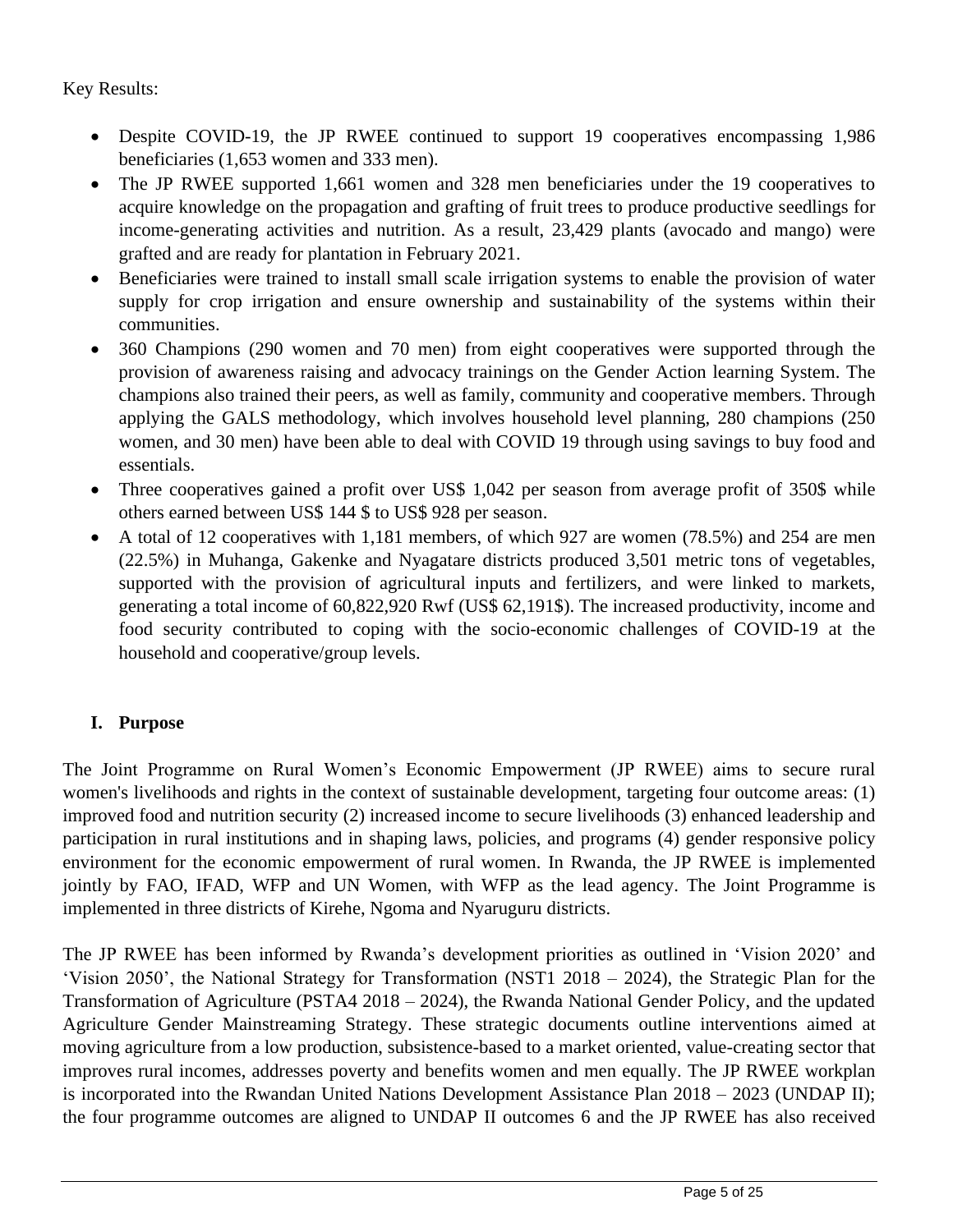funding from the Sustainable development Fund (SDF) totaling US\$ 987,875 to support the implementation of activities.

## **II. Results**

During 2020 the JP RWEE supported 19 women's cooperatives, totaling 1,986 beneficiaries (1,653 women and 333 men) from an initial of 2,083 (1,713 women and 370 men) in 2019. The decrease in targeted beneficiaries was due primarily to the COVID-19 crisis and its associated restrictions. An assessment of the groups carried out by the programme found that the beneficiaries were able to continue agricultural without significant negative impact; both men and women respondents indicated that they had enough or more time to engage in agriculture and that their household food security was not affected. The majority of the women respondents reported higher levels of appreciation for male family members during the challenging period of COVID-19, indicating that some men positively participated in domestic responsibilities and unpaid care work, including positive parenting for children at home and out of school. Group and cooperative members reported using the grain reserves established under the programme to feed their families and share food with vulnerable members of their communities and families who were not part of the JP RWEE.

The beneficiaries also indicated that the start-up initiatives developed under the JP RWEE, such as the provision of water harvesting facilities and small livestock, helped them to cope during the difficult period. All cooperatives and groups indicated that the savings and lending components of the groups had been critical and enabled the purchasing of essential household goods and items.

## **i) Narrative reporting on results:**

## **Outcome 1 Rural women have Improved food and nutrition security**

## **Output 1.1 Rural women have increased access to and control over resources, assets and services critical for their food and nutrition security**

During the reporting period, the JP RWEE provided standardized cooking kits to all 19 cooperatives and facilitated the training of representatives and community health workers with cooking demonstration sessions to facilitate skill-sharing with their cooperative members. The kits and demonstrations served to provide and inform 1,986 beneficiaries (1,653 women and 333 men). women and men on the nutritional value of a balanced diet for cooking, the sessions also provided specific home-based Early Childhood Development (ECD) feeding activities.

In collaboration with implementing partners, the JP RWEE organized three nutrition awareness workshops in Kirehe, Ngoma and Nyaruguru, (one per district) with a component on Infant, Youth and Child Feeding (IYCF). A total of 316 participants (165 men and 151 women) from decentralized government, Civil Society Organizations (CSO), churches and targeted cooperatives shared experiences on working towards malnutrition eradication. Discussions were based on the status of food and nutrition in each district according to the Comprehensive Food Security and Vulnerability Assessment (CFSVA) District Plan to Eliminate Malnutrition (DPEM), and ECD activity plans. As a result, the training has enhanced women's and communities' awareness of the importance of food and nutrition security towards eradicating malnutrition, with attendees and district authorities committing to reinforce best practices through close support and monitoring within their communities.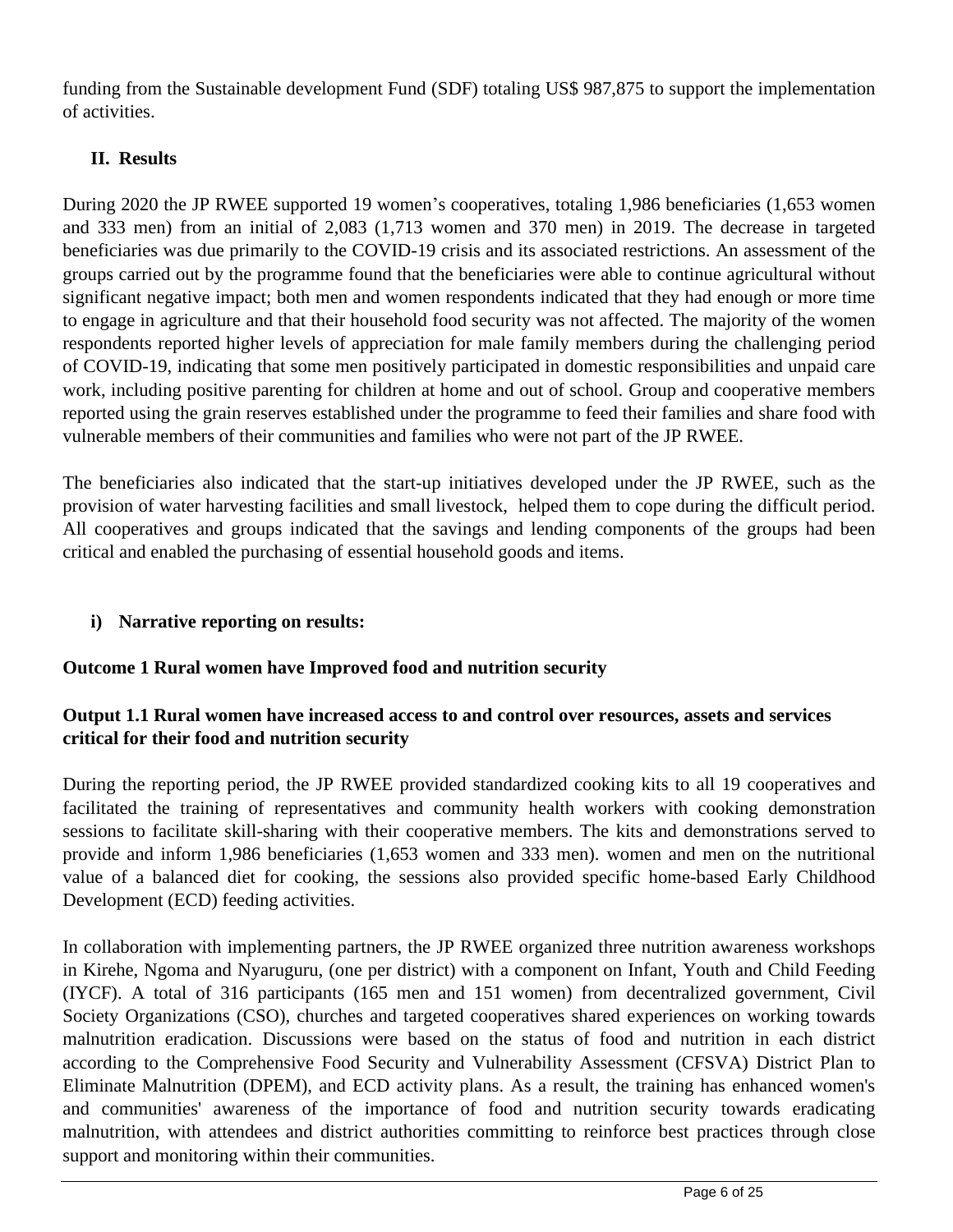The JP RWEE supported 1,661 women and 328 men beneficiaries in 19 cooperatives to acquire knowledge on the propagation and grafting of fruit trees to produce productive seedlings for income-generating activities and nutrition. The on-site training developed their knowledge on technical agricultural practices related to plant grafting, including site preparation, seed planting and grafting techniques and seedling care. As a result, 23,429 plants (avocado and mango) were grafted and are ready for plantation in February 2021, and 994 (830 women and 164 men) beneficiaries started their own nurseries to sell trees fruits in the community.

A total of 990 (781 women and 209 men) beneficiaries have gained new skills in the construction process and practices of roof rainwater harvesting system. The trainings enabled the participants to gain skills in onsite preparation, ditching, walls construction and roofing, as well as maintenance and handling. As a result, 278 households have benefited from the new systems constructed by the beneficiaries. Having the capacity to install the systems also to ensure the ownership and sustainbility of the systems within their communities. The beneficiaries of the irrigation activities are grouped in five farmers' organizations /cooperatives located in Kirehe, Ngoma and Nyaruguru Districts.

## **Output 1.2 Rural women have greater capacity to enhance and control local food security reserves and their production**

Three community maize drying halls in two districts (Kirehe and Ngoma) have been developed to address the challenges of maize postharvest handling and to continue enhancing the capacity of rural women to reduce post-harvest maize losses and ensure good quality produce for buyers and consumers. As a result, cooperatives and groups that benefited from the facilities have been identified and have purchased the plots with the facilitation of the implementing partner and local authorities.

The remaining activities under this outcome were not completed due to delays in programme implementation caused by COVID-19 and will be completed in 2021.

## **Outcome 2 Rural women have increased income to secure their livelihoods**

## **Output 2.1 Rural women have enhanced entrepreneurship skills and value chains to access markets for their products**

An assessment was carried out to assess the ability of cooperatives to develop and implement viable busisness plans. A total of 11 out of 19 cooperatives who received the first fund installment of 1,014, 400 Rwf (1,037 \$) in 2018 for their business plans were found to have implemented them effectively and efficiently. As a result, they were recommended to receive the second fund installment to strengthen their on-going businesses and expand them further. Out of the 11 successful cooperatives, three gained a profit of over US\$ 1,042 per season from an average profit of 350\$ while others earned between US\$ 144 \$ to US\$ 928 per season. The money earned from the cooperative activities enabled beneficiaries to pay annual family health insurance, access loans for small income generating activities, access agricultural inputs for the following season and purchased assets such as goats, chicken, rabbits, etc. The remaining 8 cooperatives are being further supported on management and entrepreneurship skills.

A total of 12 cooperatives in Muhanga, Gakenke and Nyagatare districts with 1,181 members, of which 927 are women (78.5%) and 254 are men (22.5%), recorded 3,501 metric tons of vegetables. They were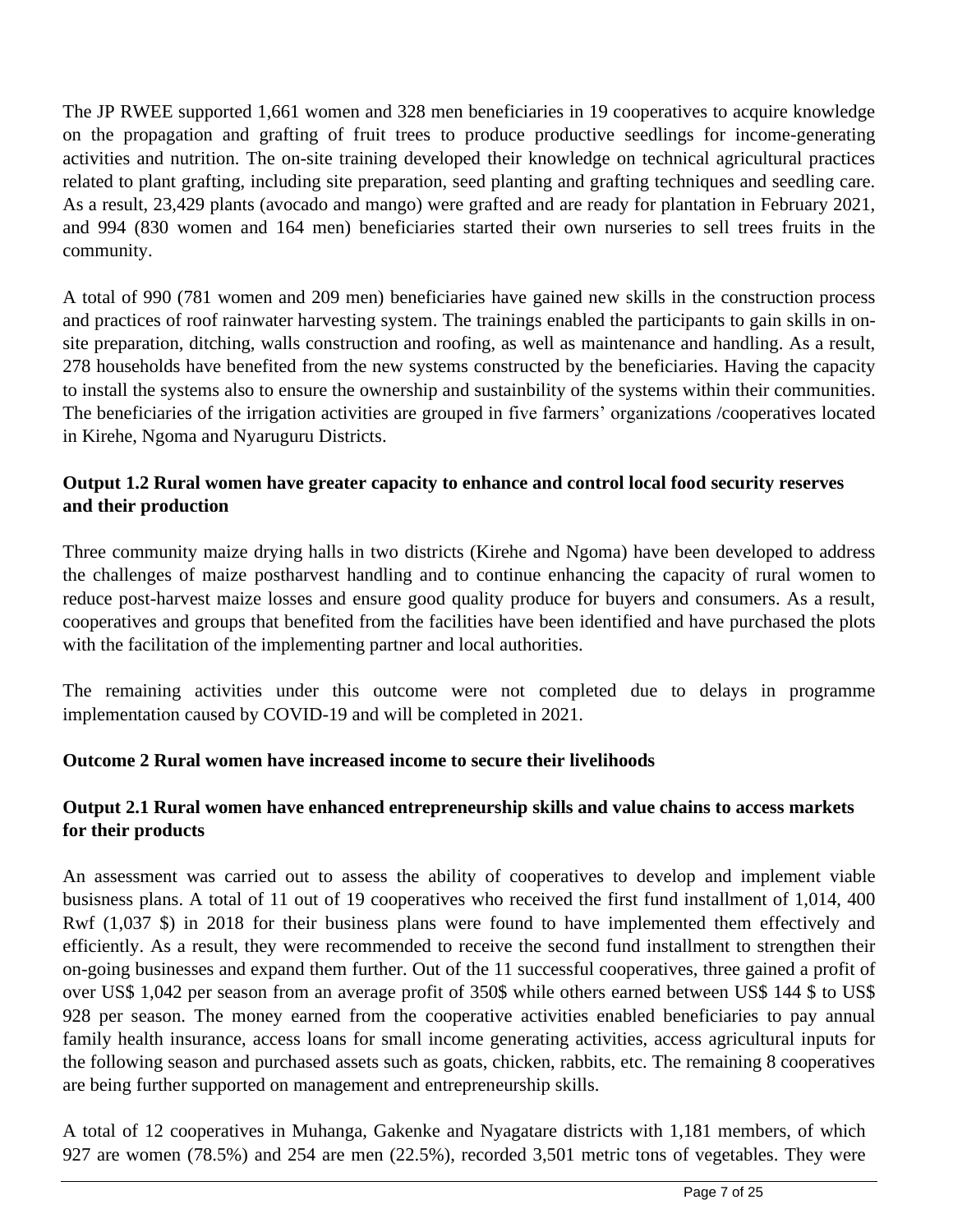supported with agricultural inputs and fertilizers and were linked to markets, generating a total income of 60,822,920 Rwf (US\$ 62,191\$). The increased productivity, income and food security contributed to coping with the socio-economic challenges of COVID-19 at the household level and within the cooperatives/groups.

In addition to the above, five cooperatives (Twitezimbere Kiyonza, Terimbere Sake, Bimpinduka, Twitezimbere COPABINYA and Kubinya) with a total of 494 members (378 women and 116 men) from three districts of Kirehe, Ngoma and Nyaruguru recorded a total production of 8.052 tons of tomatoes and accessed markets through the signing of a business contract for medium scale buyers. The contract was faciliated as result of JP RWEE business advisory services provided to the cooperatives (market negotiation skills, business contract signing, management and transport service provision etc) and the cooperatives gained a total income of 1,388,750 RWF (US\$ 1,477.39). As a result of the JP RWEE intervention, all cooperative members reported that they were able to pay for health insurance and to address basic family needs such as food, education, and clothes. The smallholder farmers were also capacitated through awareness raising to prevent COVID-19 spreading and stay safe and healthy.

The remaining activities under this outcome were not completed due to delays in programme implementation caused by COVID-19 and will be completed in 2021.

**Outcome 3: Rural women have enhanced leadership and participation in their communities and in rural institutions, and in shaping laws, policies and programmes.** 

## **Output 3.1 Rural women, including young women have enhanced confidence and leadership skills to participate in local governance**

The number of women in leadership positions has increased throughout the course of the JP RWEE. In the 19 groups/cooperatives, the average composition of the board of directors supervisory committees is 73% female and 27% male.

171 women from 19 targeted cooperatives were trained on leadership skills over a two-day course in the context of Gender in Agribusiness leadership. Each cooperative was represented by 9 leaders and the training enabled the partcipants to understand thoroughly how compliance with gender equality principles will contribute to the promotion of good leadership in their cooperatives, within the objective of improving value chains.

#### **Output 3.2: Rural women have greater organizational capacities to form, sustain and participate into POs, cooperatives and unions**

A total of 11 informal rural women cooperatives (out of 19 supported) received coaching on governance, leadership, financial management and providing advice towards formal/legal cooperative registration has continued. In collaboration with local authorities, the partner in charge of this activity supported and coached group leaders to gather all requirements (internal regulations, bylaws) for formal registration.

Three cooperatives are still gathering the required documentation, five cooperatives are still going through the registration process at district level, three have submitted the documentation for registration at Rwanda Cooperative Agency (RCA) level. Eight cooperatives have received their RCA registration certificates. This is significant progreess as at the start of their involvement in the programme only two cooperatives were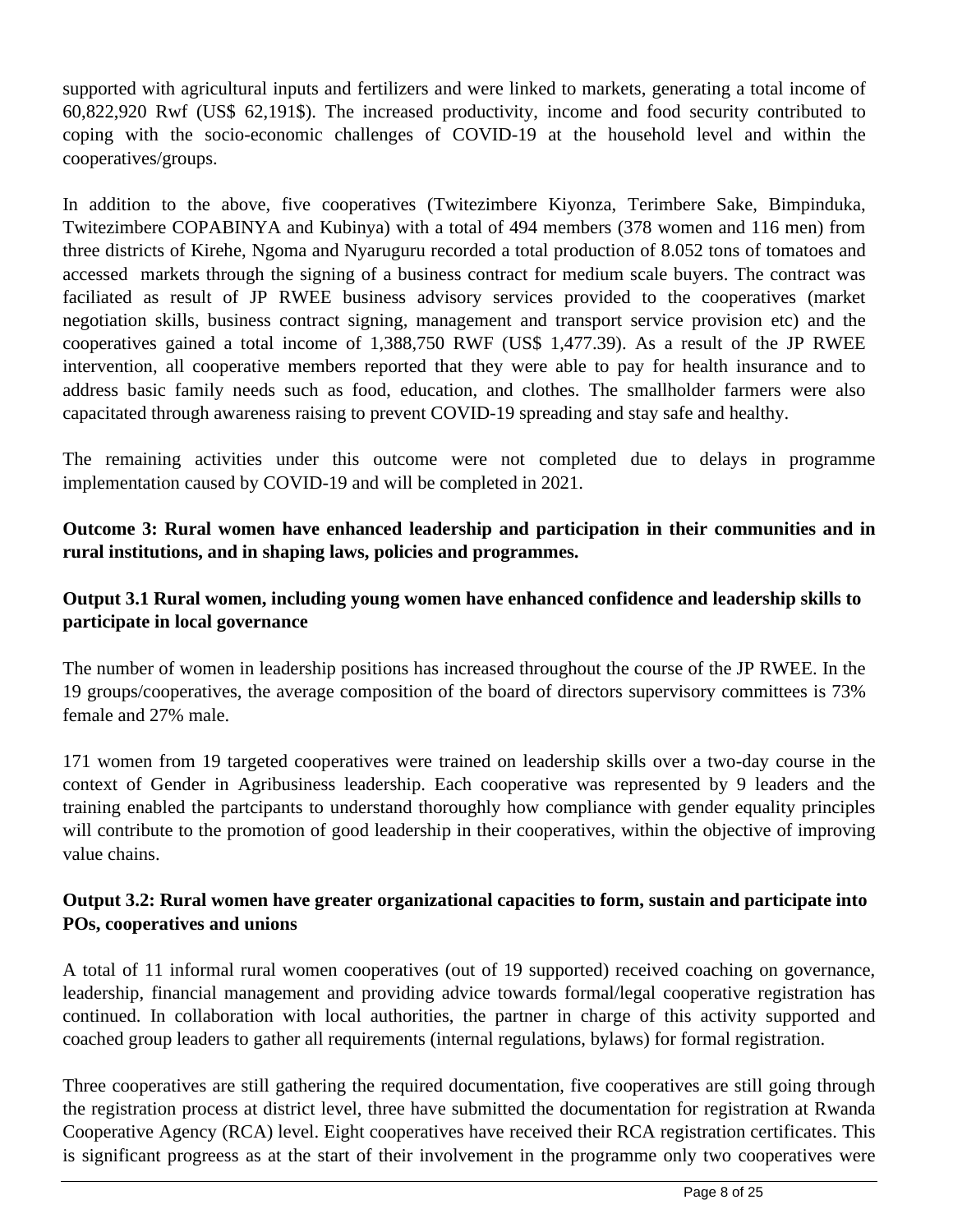legally registered. Support to registration as a formal cooperative is part of institutional capacity strengthening and is a foundation for sustainability. Registered cooperatives have more enhanced access and opporutnities, they are able to register their properties, access wider markets, be recognised as a legal entity, and, importantly, get loans from formal financial institions.

## **Output 3.3: Rural women, including young women, have increased capacity to engage in and influence relevant policy forums at national and regional levels**

The JP RWEE provided a 'training of trainers' to implementing partner staff members (6 men and 1 woman) on gender in agribusiness leadership and governance. The training covered the affect of social and gender norms on food security and nutrition, and how these can be changed to bring about positive outcomes. The training also covered how to apply a gender lens to value chain analysis, enterprise selection, and market assessment etc. The roll out of the training to other trainers and to women beneficiaries will continue to be implemented.

The planned exchange/study visits on selected themes (governance/leadership, entrepreneurship, women participation etc.) have not taken place yet due to the current situation of COVID-19. The activity will be carried out as soon as the conditions are favorable.

## **Output 3.4: Rural women, including young women have enhanced awareness on their rights in a more supportive community/local environment.**

Within this output, activities continued under the Gender Action learning System (GALS) approach. A further baseline (KAP survey) was conducted with 360 beneficiaries (290 women and 70 Men in the Districts of Ngoma, Nyaruguru and Kirehe to gather additional information from beneficiaries on their economic condition, governance system of the women's groups, voice and decision-making capacity in the groups and also within the household, including women's workload, nutrition status of family members, and awareness of climate change and natural resource management within their farming. This information was used to better understand the issues faced by beneficiaries and tailor the interventions. An endline study (post KAP survey) will be carried out in 2021 so as to be able to observe and quantify changes among GALS and non-GALS beneficiaries.

GALS baseline data collection was conducted by two (implementing partners (IPs) to 360 champions (290 women and 70 men), and included a focus on nutrition and climate change. Following completion of the baseline, 360 Champions (290 Women and 70 Men) from eight cooperatives are being trained on GALS. The champions also train their fellows, as well as family, community and cooperative members. Through the GALS activities, 280 champions (250 women, and 30 men) have been able to deal with COVID 19 where savings that have been obtained have faciliated them to deal with socio-economic effects caused by the pandemic.The GALS model takes a group approach and works with beneficiaries both at the household level and group level to plan and work together for more longer term goals and vision. This approach had encouraged a culture of sacings within the groups.

The JP RWEE contributed towards producing, disseminating, and raising awareness of rural women's land rights and effective use of land resources through the distribution of booklets to beneficiaries. In terms of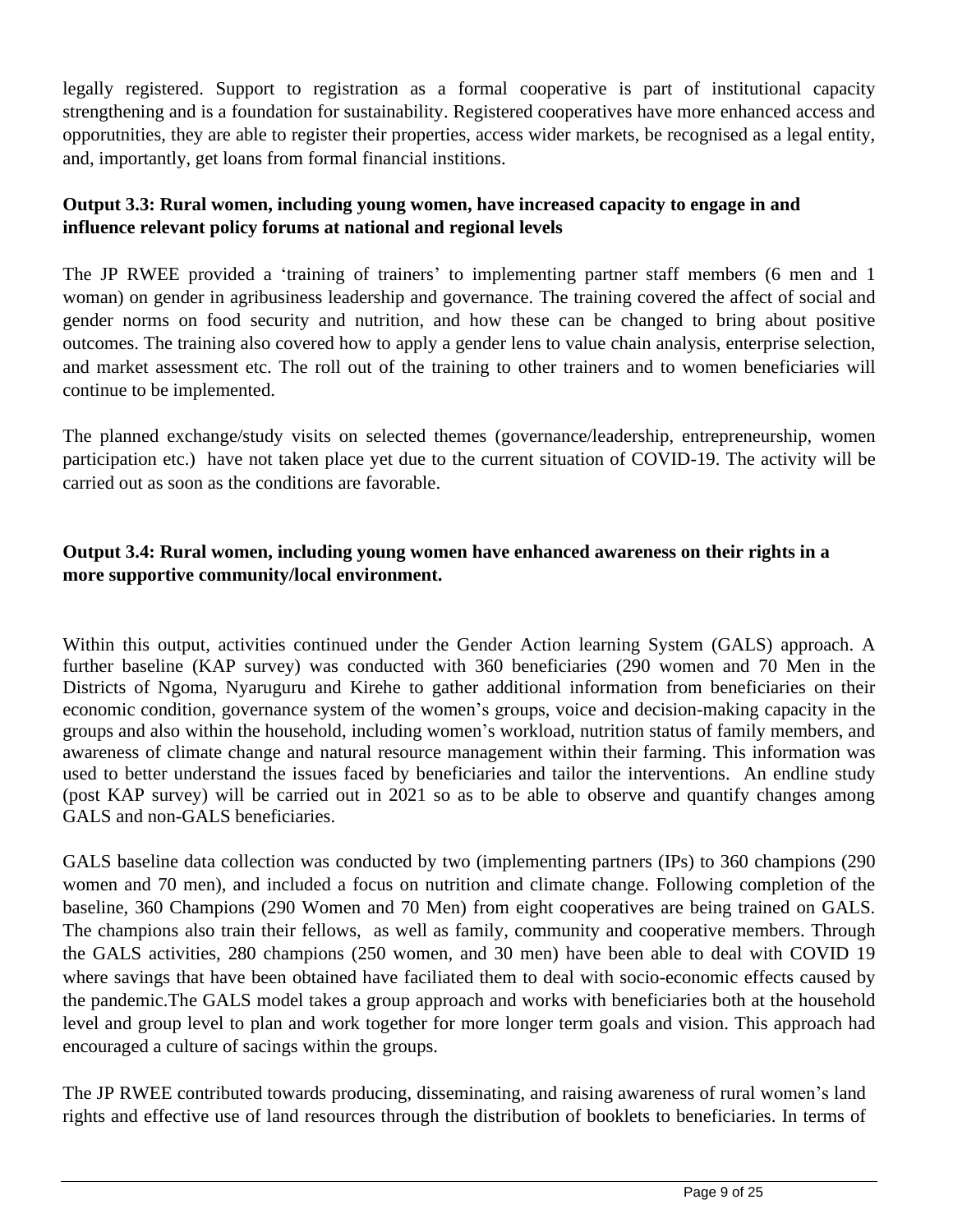"Leaving No One Behind" and to increase inclusion and outreach, the booklet was summarized in Kinyarwanda, and a video was produced to further enhance the outreach through different channels.

The remaining activities under this outcome were not completed due to delays in programme implementation caused by COVID-19 and will be completed in 2021.

#### **Outcome 4: A more gender responsive policy environment is secured for the economic empowerment of rural women**

#### **Output 4.1: Policy makers and parliamentarians have enhanced capacities to effectively mainstream gender into land, food, agriculture, nutrition and rural employment policies, laws and budgets**

Though most of the planned activities for implementation at national/central level are still pending due to the challenges related to the COVID-19 pandemic, strong and strategic partnerships are ongoing with the Ministry of Agriculture (MINAGRI) and the Ministry of Gender and Family Promotion (MIGEPROF) on policy interventions. Both ministries have officially appointed technical focal persons for the implemention of the JP RWEE and joint activities will be carried out during 2021, including a WEAI survey.

## **Output 4.2: Greater availability of tools and data to track progress in the economic empowerment of rural women**

A study commissioned by WFP under the the JP RWEE and in collaboration with ICCO Cooperation in Rwanda, ('Assessing Agriculture Labour Saving Technologies'), shed light on existing labour-saving technologies in agriculture for small scale women farmers, assessed existing gaps, analyzed factors influencing women's time constraints and drudgery in the agriculture sector, and proposed possible interventions and recommendations for gender sensitive programming. The study found that most rural women are still using rudimentary tools such as hoes and spades for ploughing and planting. Equipment like sprayers and irrigation equipment do not have a competitive advantage for women as compared to men due to their design and they do not contribute to saving energy as a result. At household level, there are available technologies such as energy saving stoves, plastic storage silos and rainwater harvesting facilities which can play an important role in reducing rural women's workload. Other equipment is available but not accessible to women and is used by men, including large irrigation equipment, greenhouses, and tractors. Milling machines and drip irrigation kits are also available in some places but are not easily accessed for women's use. Cultural issues linked with decision making at household level, equipment design, low income for women and limited purchasing power, limited access to information and education are some of the reasons which prevent women from accessing labor saving technologies. One of the study's recommendations states that investment is needed across all actors to ensure that women have access to those labor-saving technologies which also include resilience to climate change. Modification of existing equipment to enable use by women (e.g. smaller sprayers, simple irrigation machines etc.) is also recommended. Leveraging on the activities of saving groups for access to finances and cooperatives for shared equipment can also improve access. The study recommended to cconduct further research on the social dimensions of technology access. The JP RWEE plans to hold workshops for the dissemination and awareness on two other studies conducted in late 2019 namely 'Gender in the Bean Value chain"'and 'Women in Value Chain Finance' as soon as COVID-19 restrictions are lifted. The implementation of recommendations made in the study will add value to the economic empowerment of women by reducing their work burden and freeing up their time for other activities. The study will be further used to apply the recommendations in programmatic design and activities, as well as for advocacy in policy.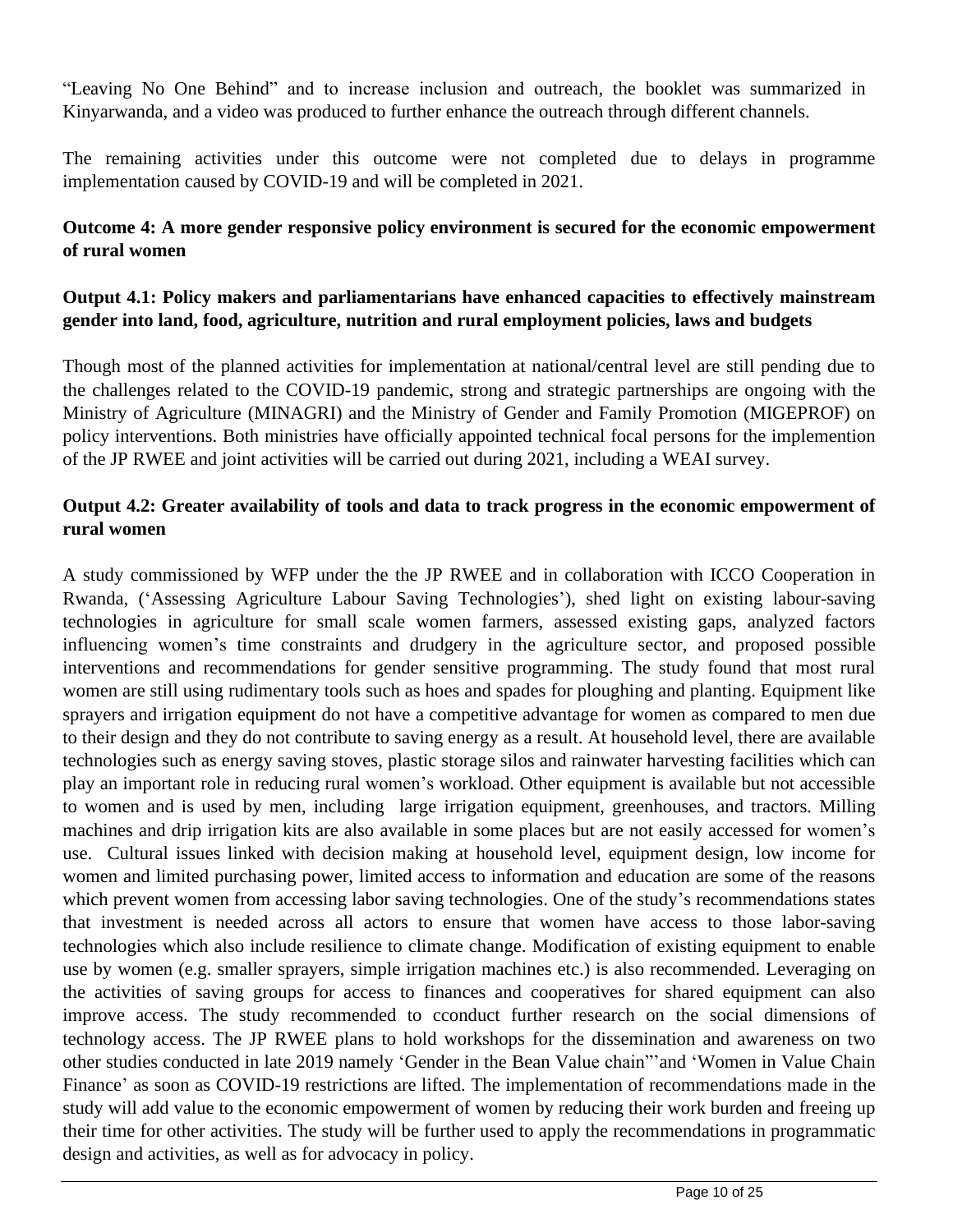The remaining activities under this outcome were not completed due to delays in programme implementation caused by COVID-19 and will be completed in 2021.

#### **Describe any delays in implementation, challenges, lessons learned & best practices**

The participating UN agencies and implementing partners experienced the major challenge of the COVID-19 pandemic and its multiple effects. The pandemic led to the enforcement of a two months full lockdown countrywide (March to April), followed by a partial easing of restrictions, and a further lockdown in December. This resulted in significant delays to the implementation of programme activities and the approval of a no cost extension by the programme's donors. COVID-19 prevention measures such as social distancing and restrictions on gatherings meant that face-to-face workshops, meetings, trainings, field visits, consultation with beneficiaries and stakeholders could not take place as planned.

A strategy was put in place to overcome the challenges, namely adopting virtual tools to conduct technical meetings within UN Participating Agencies as well as with implementing partners. Where possible implementing partners adopted the approach of using local field officers in the respective JP RWEE intervention areas to visit programme areas. The implementing partners were able to have regular follow up with beneficiaries and mobile phone communication was used where necessary. COVID-19 revealed to the programme the importance of enabling digital access for rural women. For example, women started using mobile money services within their saving and loan groups among others and this practice will continue as a good lesson learnt.

The programme activities that required the engagement and collaboration with government ministries, including the activities on increasing policy awareness and advocacy could not be implemented due to other urgent priorities in regard to the socio-economic response to COVID-19. They will be implemented in 2021.

Due to COVID-19 and the necessary prevention measures put in place, activities relating to the village saving and loan associations (VSLAs) as well as income generating activities were negatively affected. An assessment carried out in June revealed that some VSLA members who had taken small loans from saving groups were not able to pay back the loans due to the socio-economic impact of the pandemic. However, there were signs of recovery by the end of 2020, with VSLAs continuing their saving and lending activities, although at a slower pace than previously and members gradually paying back their loans. However, saving groups had limited available funds to lend out to members which affected individual income generating activities due to a shortage of finance as result of the socio-economic impact of the COVID-19 crisis. Most of the women engaged in small businesses reported to be affected by limitations in accessing markets and customers. The programme, along with the women, advocated with local government authorities to enable women to move safely to market in remote areas in order to limit the impact on their livelihoods. Mobile phones were also used to buy and sell products.

Despite this, a major lesson learned, is that village saving and loans associations/groups play a big role in building resilience of rural women. The savings culture promoted by the programme enabled members to buy food and other essential items while income generating activities were affected, sustaining their families and withstanding the crisis until the situation eased.

A final important learning and good practice was that of positive household relations during the pandemic, as a result of the household methodology GALS which has been used in the programme. Through the GALS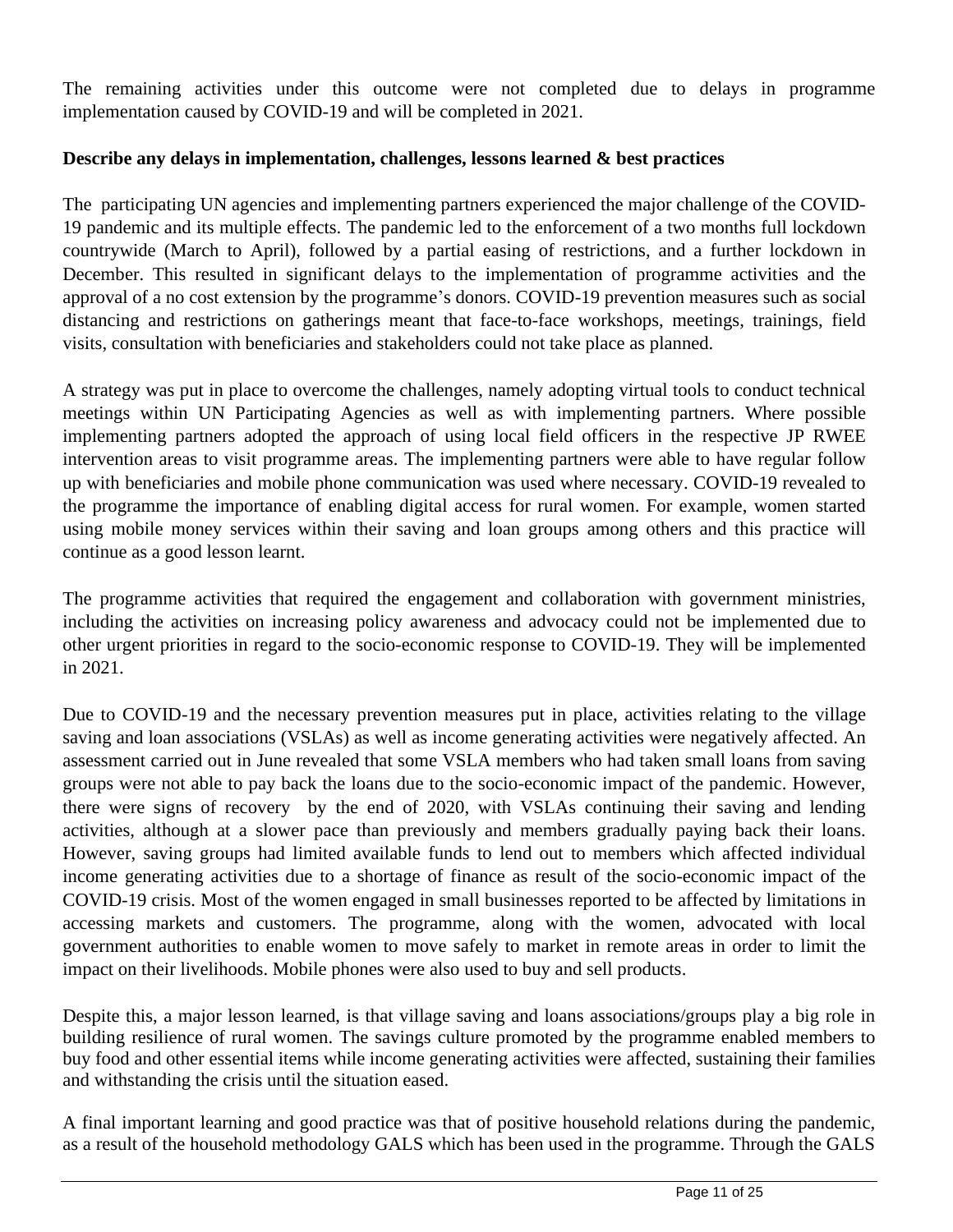tools, couples were able to plan mitigation strategies as well as improving communication, and dialogue, haring of role and responsibility, helping each other in activities during the pandemic, which have helped to maintain good relationships within households.

#### **Qualitative assessment**

This qualitative assessment is limited due to the programmatic delays experienced as aresult of the COVID-19 pandemic. Further assessment will be made in the final report.

During 2020, collaboration among the JP RWEE and One UN Rwanda remained strong and effective. For instance, the JP RWEE was selected for One UN Rwanda UNDAF II funding, receiving a total of \$987,875 USD to support additional activities.

As the implementation of the work plan continued in spite of COVID-19, a key focus continued to be on awareness raising in Covid-19 prevention, JP RWEE beneficiaries were able to lead by example and act as change agents in raising awareness around prevention of the virus.

As part of ongoing monitoring, JP RWEE technical working group meetings and national steering committee meetings took place in order to follow progress, respond to the challenging context of the pandemic and take decisions on programme implementation and strategy. Among other things, a strategy of remote monitoring of interventions was agreed and implementing partners and local government authorities were engaged in mechanisms to keep activities going despite the challenges posed by the pandemic.

During the period without restrictions to movement, qualitative data was collected by both implementing partners and the Technical Working Group. Cooperative leaders and selected members shared the challenges they faced and explained how they managed to effectively collaborate by applying the gender principles learned through the programme, while supporting their families and ensuring the cohesion within the household.

The monitoring visits performed at field level showed that the JP RWEE helped families to maintain cohesion during the pandemic as compared to similar households who were not participating in such a programme. As mentioned above, saving groups although affected by COVID-19, helped beneficiaries to show resilience and cover basic needs. However, some women struggled to pay back loans and suffered businesses closure for significant amounts of time. A resilience lens should be applied in future women's economic empowerment programming.

The JP RWEE complements other projects implemented in the programme areas, primarily by the Rwanda Agricultural Board, in the domain of family farming and food systems whereby they have been building capacity of farmers to increase production of both crops and livestock in Nyaruguru, Kirehe and Ngoma districts. It also complements their interventions of the same partner in environment and climate change whereby they empower communities in community-based adaptation to climate change through clean cooking and improved energy saving stoves.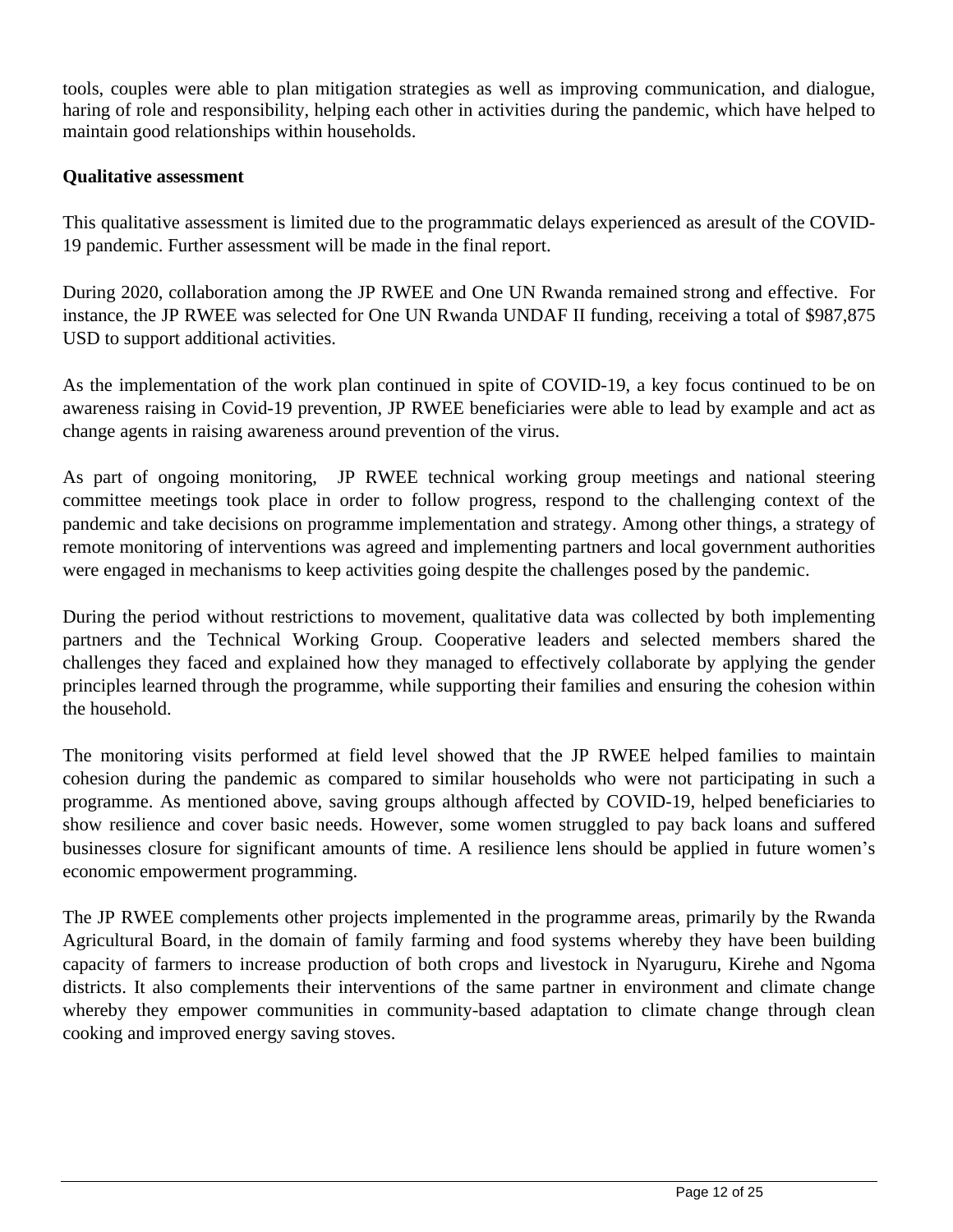# **ii) Indicator Based Performance Assessment:**

|                                   | <b>Achieved Indicator Targets</b>                               | <b>Reasons for Variance with</b>                                                                                            | <b>Source of Verification</b> |  |  |  |
|-----------------------------------|-----------------------------------------------------------------|-----------------------------------------------------------------------------------------------------------------------------|-------------------------------|--|--|--|
|                                   |                                                                 | <b>Planned Target (if any)</b>                                                                                              |                               |  |  |  |
|                                   | Outcome 1 Rural women have improved food and nutrition security |                                                                                                                             |                               |  |  |  |
| <b>Increase of agricultural</b>   |                                                                 |                                                                                                                             |                               |  |  |  |
| production of women               | To be reported in final report                                  |                                                                                                                             |                               |  |  |  |
| farmers (% increase in            |                                                                 |                                                                                                                             |                               |  |  |  |
| agricultural production of        |                                                                 |                                                                                                                             |                               |  |  |  |
| women farmers                     |                                                                 |                                                                                                                             |                               |  |  |  |
| disaggregated by crop             |                                                                 |                                                                                                                             |                               |  |  |  |
| production and livestock)         |                                                                 |                                                                                                                             |                               |  |  |  |
|                                   |                                                                 |                                                                                                                             |                               |  |  |  |
| <b>Evidence of improvement of</b> |                                                                 |                                                                                                                             |                               |  |  |  |
| rural women's dietary             |                                                                 |                                                                                                                             |                               |  |  |  |
| diversity and consumption         |                                                                 |                                                                                                                             |                               |  |  |  |
| patterns (disaggregated by        |                                                                 |                                                                                                                             |                               |  |  |  |
| meals per day and food            |                                                                 |                                                                                                                             |                               |  |  |  |
| composition)                      |                                                                 |                                                                                                                             |                               |  |  |  |
|                                   |                                                                 |                                                                                                                             |                               |  |  |  |
|                                   |                                                                 | Output 1.1 Rural women have increased access to and control over resources, assets and services critical for their food and |                               |  |  |  |
| nutrition security                |                                                                 |                                                                                                                             |                               |  |  |  |
| Indicator 1.1.1: Number of        | 50 women consulted during                                       | Due to COVID-19 restrictions the                                                                                            | <b>IP</b> Reports             |  |  |  |
| rural women and men who           | the process of summarizing the                                  | materials could not be                                                                                                      |                               |  |  |  |
| have strengthened their           | booklet on women's land                                         | disseminated. The remaining 950                                                                                             |                               |  |  |  |
| knowledge on land rights and      | rights and documentary video                                    | people will be reached in 2021.                                                                                             |                               |  |  |  |
| land management                   | for rural women farmers. The                                    |                                                                                                                             |                               |  |  |  |
|                                   | summarized booklet of                                           |                                                                                                                             |                               |  |  |  |
| Target: 1000                      | women's land rights and                                         |                                                                                                                             |                               |  |  |  |
| Achieved: 50                      | documentary were developed                                      |                                                                                                                             |                               |  |  |  |
|                                   | and produced for                                                |                                                                                                                             |                               |  |  |  |
|                                   | dissemination among rural                                       |                                                                                                                             |                               |  |  |  |
|                                   | women farmers in coming                                         |                                                                                                                             |                               |  |  |  |
|                                   | year.                                                           |                                                                                                                             |                               |  |  |  |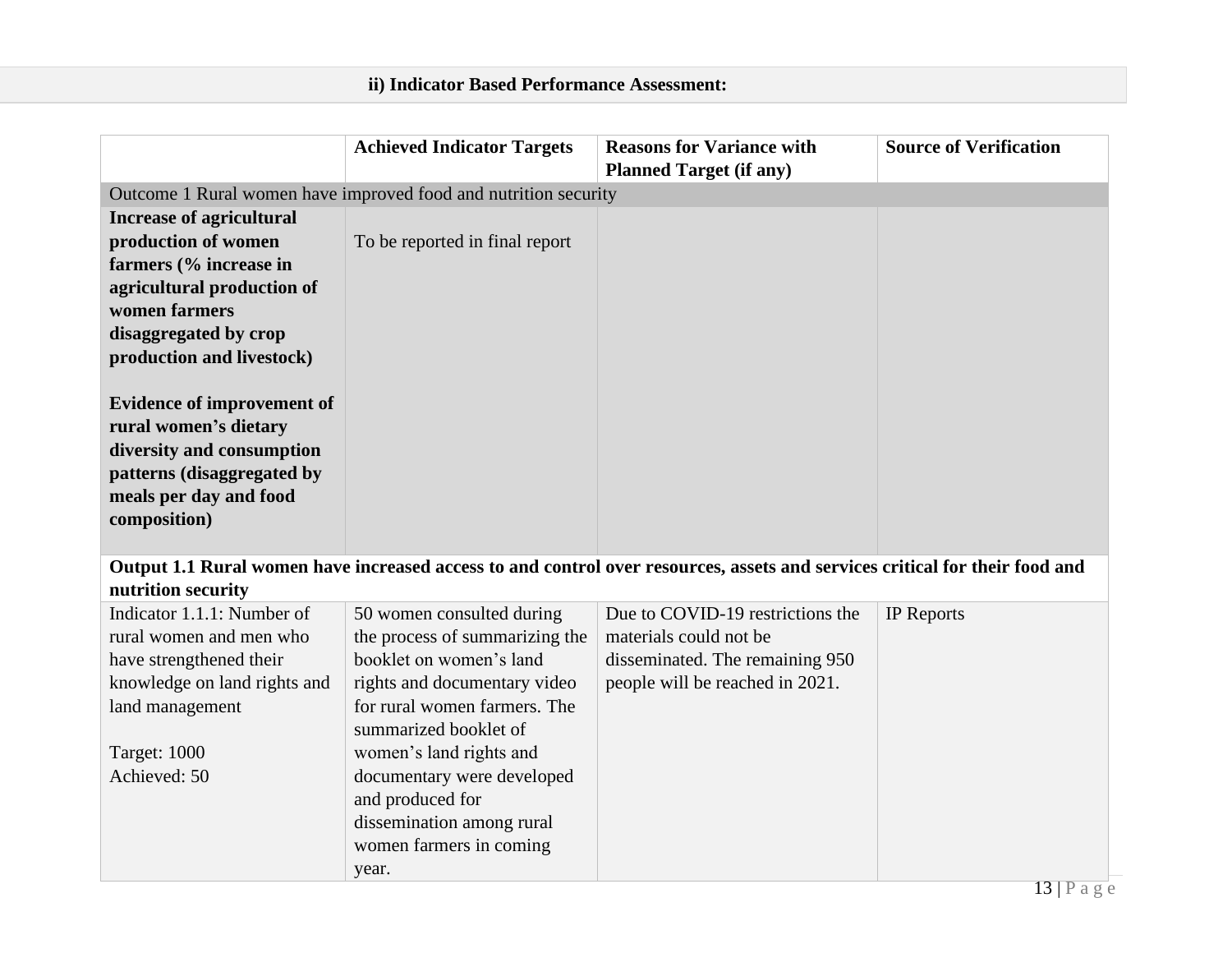| 1.1.2 Number of JPRWEE<br>beneficiaries who have<br>accessed nutrition education<br>services and materials<br><b>Target: 2083</b><br>Achieved: 316                                                                                                      | Dissemination and awareness<br>raising on nutrition and<br>Information, Education and<br>Communication (IEC)<br>materials were provided as a<br>training of trainers to 316<br>beneficiaries (165 men and<br>151 women) | Number was limited due to<br>COVID-19 and the target will be<br>reached in 2021.                                 | <b>Implementing Partners</b><br>Reports                                                   |
|---------------------------------------------------------------------------------------------------------------------------------------------------------------------------------------------------------------------------------------------------------|-------------------------------------------------------------------------------------------------------------------------------------------------------------------------------------------------------------------------|------------------------------------------------------------------------------------------------------------------|-------------------------------------------------------------------------------------------|
| 1.1.3 Number of cooperatives<br>supported with rainwater<br>tanks<br>Target: 4 cooperatives (298)<br>women and 55 men)<br>Achieved: 8<br>Number of women utilizing<br>rainwater harvested for<br>agriculture production<br>Target: 298<br>Achieved: 278 | 8 cooperatives (278 women)<br>supported<br>with<br>were<br>rainwater tanks                                                                                                                                              | Increased number of groups due to<br>interest                                                                    | <b>Implementing Partners</b><br>reports                                                   |
| 1.1.4 Number of cooperatives<br>supported to put in place<br>nurseries with fruit tree<br>grafted<br>Target: 4 cooperatives (409<br>women and 74 men)<br>Achieved: 994                                                                                  | 994 (830 women and 164 men)<br>beneficiaries in 4 cooperatives<br>started their own nurseries to<br>sell trees fruits in the<br>community.                                                                              | There was exceptional interest and<br>demand from beneficiaries<br>resulting in the target being<br>overachieved | Field reports and<br>implementing Partners<br>reports and records from<br>farmer's groups |
| 1.1.5 Number of women<br>groups/cooperatives provided<br>with standardized nutrition                                                                                                                                                                    | Distribution of kits is ongoing<br>and so far, 7 cooperatives have<br>been reached (133)                                                                                                                                | Delayed by COVID-19                                                                                              | Field reports and<br>implementing Partners<br>reports                                     |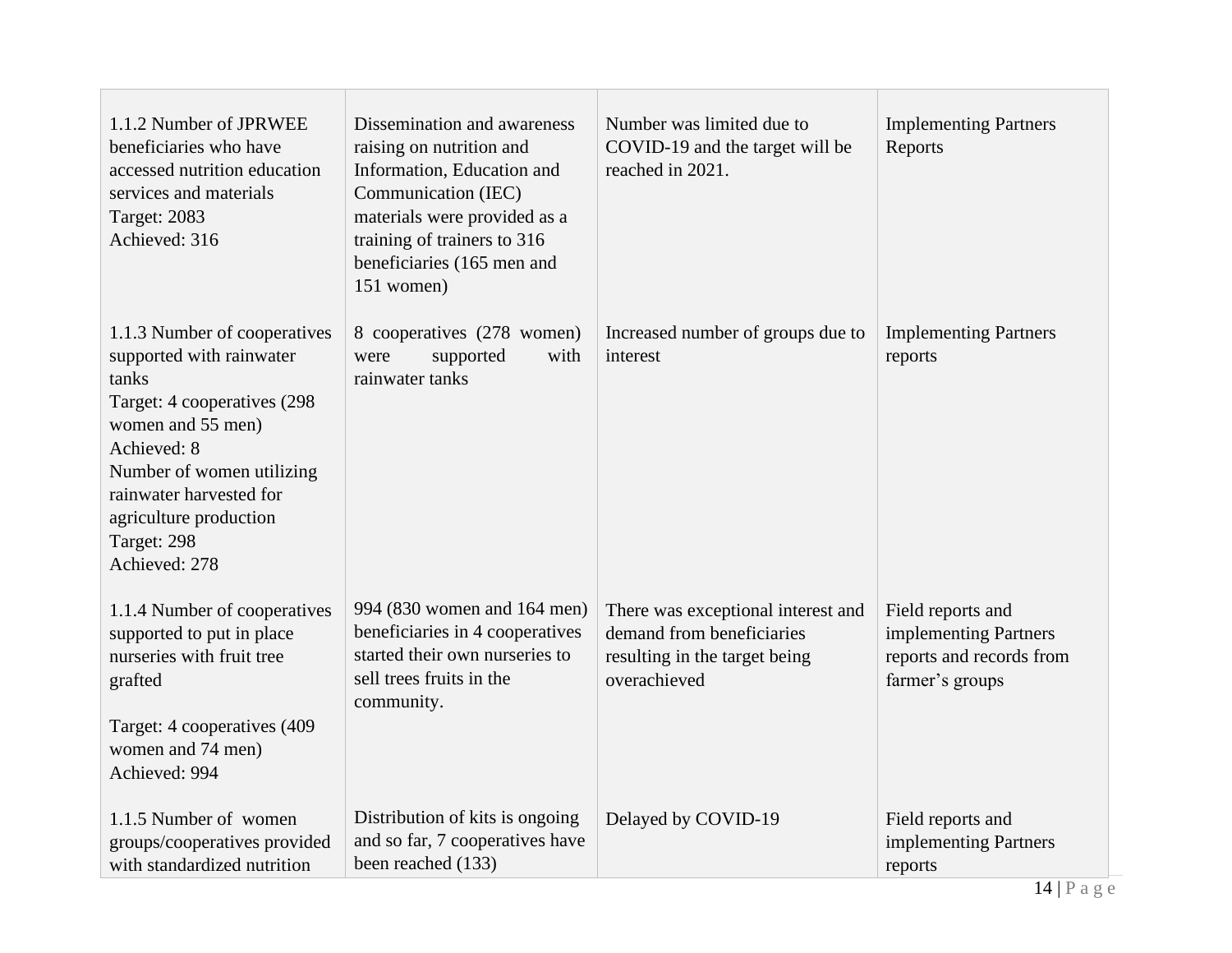| start up kits<br><b>Target: 2083</b><br>Achieved: 133                                                                                                                                                                                       |                                                                                                                                                                                                                                                                |                                            |                                                       |
|---------------------------------------------------------------------------------------------------------------------------------------------------------------------------------------------------------------------------------------------|----------------------------------------------------------------------------------------------------------------------------------------------------------------------------------------------------------------------------------------------------------------|--------------------------------------------|-------------------------------------------------------|
| 1.1.6 Number of partners that<br>attended the workshops on<br>nutrition awareness<br>workshops including on<br><b>Infant and Youth Child</b><br>Feeding (IYCF)<br>Target: 300 (100 partners per<br>workshop)<br>Achieved: 316               | Three nutrition awareness<br>workshops in Kirehe, Ngoma<br>and Nyaruguru, (one per<br>district) with a component on<br>Infant, Youth and Child<br>Feeding (IYCF) were<br>conducted and a total of 316<br>beneficiaries (165 men and<br>151 women) participated | N/A                                        | Field reports and<br>implementing Partners<br>reports |
| 1.1.7. Number of joint<br>analysis on the limiting<br>factors for women<br>participation in the lucrative<br>part of the milk value chain<br>conducted                                                                                      | 1.1.7. Conduct a joint analysis<br>on the limiting factors for<br>women participation in the<br>lucrative part of the milk value<br>chain.                                                                                                                     | Postponed and will be conducted<br>in 2021 |                                                       |
| 1.1.8. Number of farmers<br>reached by the reached<br>(women and men) by Piloting<br>interventions to address gaps<br>for women participation in the<br>lucrative part of the bean<br>value chain (re: women in<br>bean value chain study). | 1.1.8 Piloting interventions to<br>address gaps for women<br>participation in the lucrative<br>part of the bean value chain<br>(re: women in bean value)<br>chain study).                                                                                      | Postponed and will be conducted<br>in 2021 |                                                       |
| 1.1.9 Number of good<br>practices identified                                                                                                                                                                                                | 1.1.9 number of inventories of<br>good practices/ benchmarks,<br>and knowledge sharing on                                                                                                                                                                      | Postponed and will be conducted<br>in 2021 |                                                       |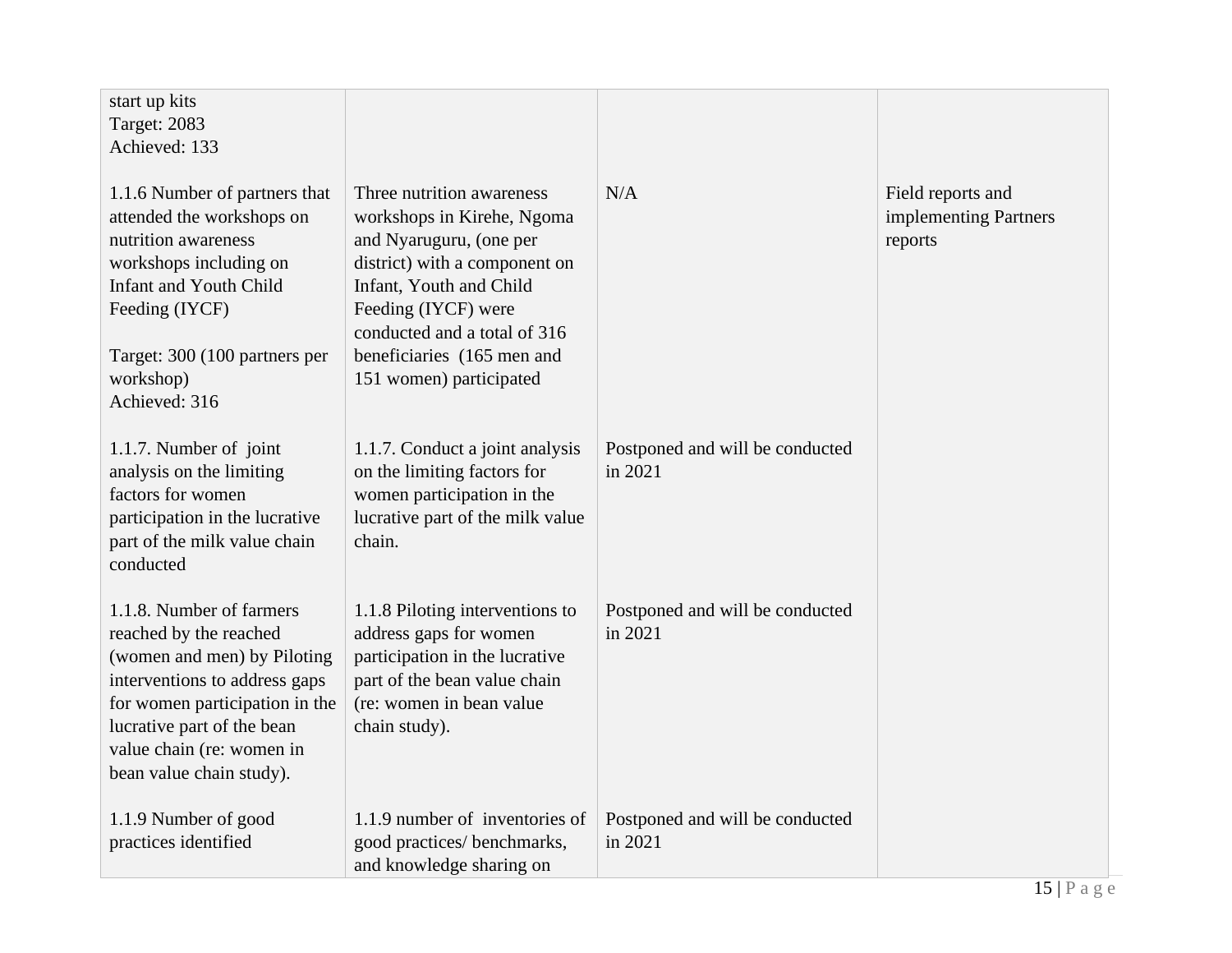| Number of farmers reached              | effective and women friendly                                            |                                                                                                                       |                       |
|----------------------------------------|-------------------------------------------------------------------------|-----------------------------------------------------------------------------------------------------------------------|-----------------------|
| through primary knowledge              | labor-saving technologies                                               |                                                                                                                       |                       |
| sharing (women and men)                |                                                                         |                                                                                                                       |                       |
|                                        |                                                                         |                                                                                                                       |                       |
|                                        |                                                                         |                                                                                                                       |                       |
|                                        |                                                                         | Output 1.2 Rural women have greater capacity to enhance and control local food security reserves and their production |                       |
| 1.2.1 Number of cooperatives           | Cooperatives have<br>8<br>been                                          | Over achievement due to high                                                                                          | Field reports and     |
| in the targeted areas utilizing        | supported and are using the                                             | demand by beneficiaries                                                                                               | implementing Partners |
| the new drying shades as a             | harvest handling facilities.                                            |                                                                                                                       | reports               |
| post-harvest technology                |                                                                         |                                                                                                                       |                       |
|                                        |                                                                         |                                                                                                                       |                       |
| 1.2.2 Organize food hygiene            | A total of 1181 people (927                                             | N/A                                                                                                                   |                       |
| awareness sessions to                  | 254<br>women<br>and<br>men)<br>participated in 3 sessions               |                                                                                                                       |                       |
| safeguard nutrition                    |                                                                         |                                                                                                                       |                       |
| (environmental hygiene                 |                                                                         |                                                                                                                       |                       |
| promotion and support for              |                                                                         |                                                                                                                       |                       |
| domestic hygiene)                      |                                                                         |                                                                                                                       |                       |
| Target: 925                            |                                                                         |                                                                                                                       |                       |
| Achieved: 1181                         |                                                                         |                                                                                                                       |                       |
|                                        |                                                                         |                                                                                                                       |                       |
|                                        |                                                                         |                                                                                                                       |                       |
| 1.2.3.<br>Conduct a study on           |                                                                         |                                                                                                                       |                       |
| women participation in and             | Did not take place                                                      | Postponed and will be conducted                                                                                       |                       |
| benefits from nutrient -rich           |                                                                         | in 2021                                                                                                               |                       |
| foods production, purchase             |                                                                         |                                                                                                                       |                       |
| consumption<br>and<br>patterns         |                                                                         |                                                                                                                       |                       |
| within<br><b>RWEE</b><br>groups        |                                                                         |                                                                                                                       |                       |
| including the efficiency of the        |                                                                         |                                                                                                                       |                       |
| retail<br>system<br>among<br>supported |                                                                         |                                                                                                                       |                       |
| beneficiaries/communities.             |                                                                         |                                                                                                                       |                       |
|                                        | Outcome 2 Rural women have increased income to secure their livelihoods |                                                                                                                       |                       |
|                                        |                                                                         |                                                                                                                       |                       |
| <b>Indicator 2.1:</b> Income           | Not available                                                           | Data not collected due to COVID-                                                                                      |                       |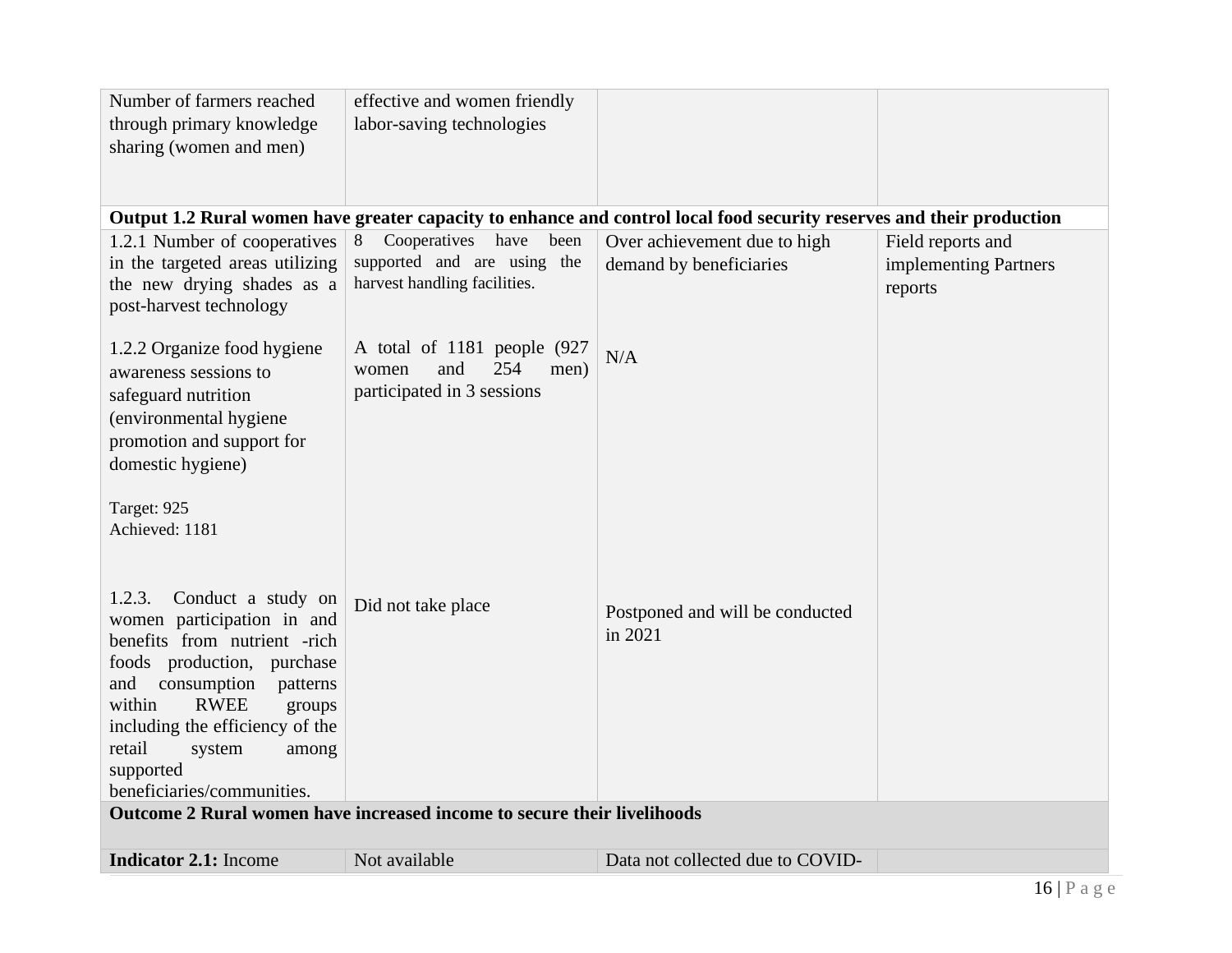| generated by community<br>saving groups (RWF)<br>Baseline:<br>Target: 75,000,000 RWF<br>(US\$ 81,522)                                                                                                                                                 |                                                                                                                                    | 19 restrictions                                                                                                    |                                       |
|-------------------------------------------------------------------------------------------------------------------------------------------------------------------------------------------------------------------------------------------------------|------------------------------------------------------------------------------------------------------------------------------------|--------------------------------------------------------------------------------------------------------------------|---------------------------------------|
|                                                                                                                                                                                                                                                       |                                                                                                                                    | Output 2.1 Rural women have enhanced entrepreneurship skills and value chains to access markets for their products |                                       |
| 2.1.1 Total number of<br>women and men farmers<br>directly benefiting form<br>loads from SACCOs or<br>other financial institutions<br>and banks through start up<br>funds Number of<br>beneficiaries to be reached:<br>600 (400 women+200<br>men)     | No progress as the activity<br>did not take place                                                                                  | Postponed and will be conducted<br>in 2021                                                                         |                                       |
| Number of cooperatives<br>and<br>groups receiving coaching and<br>business advisory services<br>Target: 20 cooperatives/groups<br>Ii) Number of women and men<br>directly benefiting from the<br>coaching<br>Target: 300 (200 women and<br>$100$ men) | 19 cooperatives composed of<br>2,183 members (1,760)<br>women and 423 men),<br>received coaching and<br>business advisory services | The final cooperative will be<br>reached in 2021                                                                   | Reports from Implementing<br>Partners |
| 2.1.3 Number of<br>saving groups<br>members linked<br>and working with<br>financial<br>institutions                                                                                                                                                   | The activity did not take<br>place                                                                                                 | Postponed and will be conducted<br>in 2021                                                                         |                                       |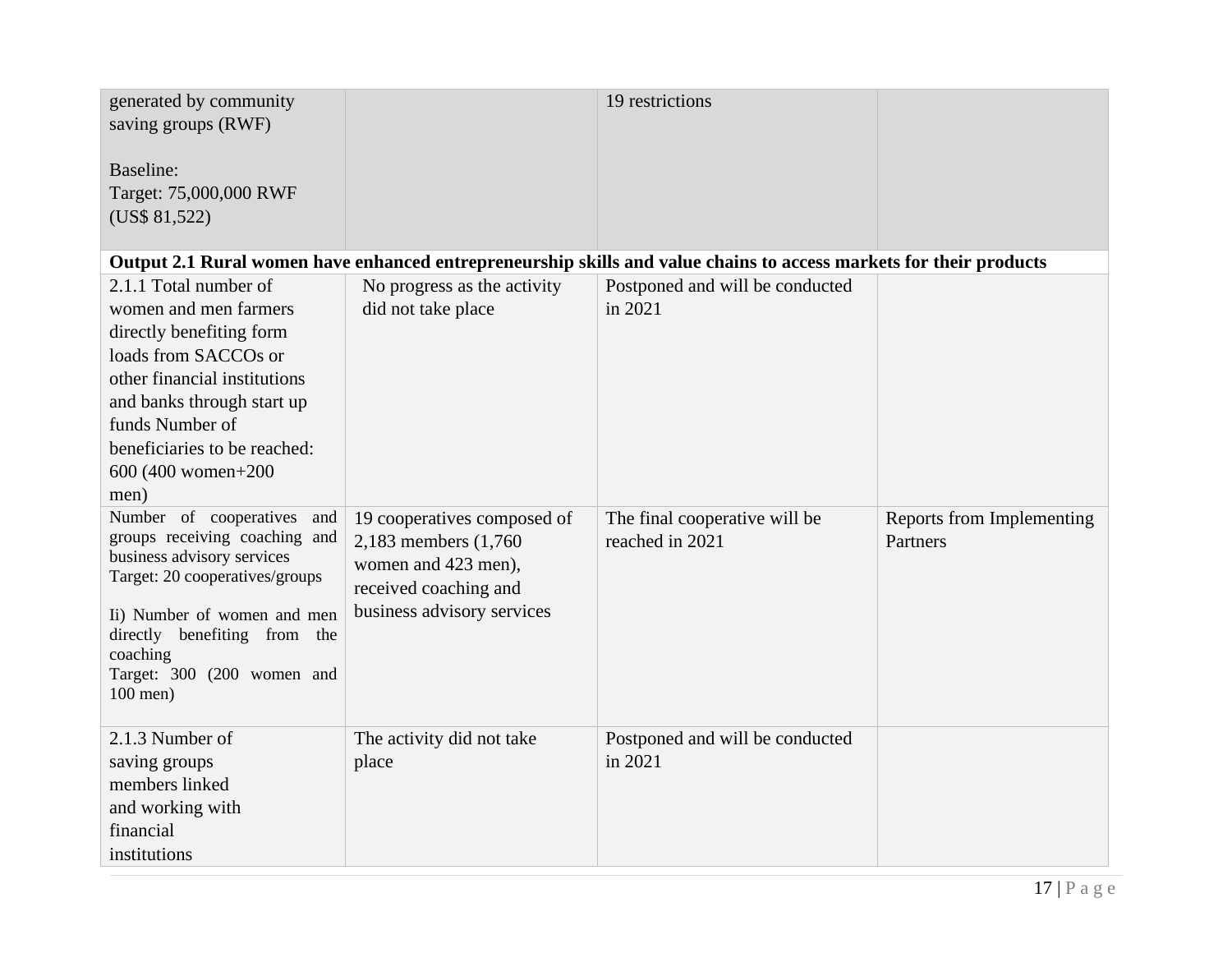| (SACCOs,<br>commercial<br><b>Banks or MFIs)</b><br>Target: 1,000 (600                                                                       |                                    |                                            |        |
|---------------------------------------------------------------------------------------------------------------------------------------------|------------------------------------|--------------------------------------------|--------|
| women+ $400$ men)                                                                                                                           |                                    |                                            |        |
| 2.1.4 Number of rural<br>women<br>participating in<br>new agribusiness<br>projects<br>Target: 600 women                                     | The activity did not take<br>place | Postponed and will be conducted<br>in 2021 |        |
| Number of beneficiaries<br>who have strengthened<br>their capacities for<br>agribusiness<br>Target: 550 (400 women<br>and 150 men)          |                                    |                                            |        |
| 2.1.5 number of farmers<br>trained on<br>Gender in<br>Agribusiness leadership<br>and<br>Governance<br>Target: 152 (106 women<br>and 46 men) | The activity did not take<br>place | Postponed and will be conducted<br>in 2021 |        |
| 2.1.6 Number of rural<br>women who have<br>participated in ToTs for<br>leadership skills<br>Target: 171 women                               | The activity did not take<br>place | Postponed and will be conducted<br>in 2021 |        |
| 2.1.7 Number of<br>Cooperatives able to<br>aggregate their produce                                                                          | Did not take place                 | Postponed and will be conducted<br>in 2021 | $10-D$ |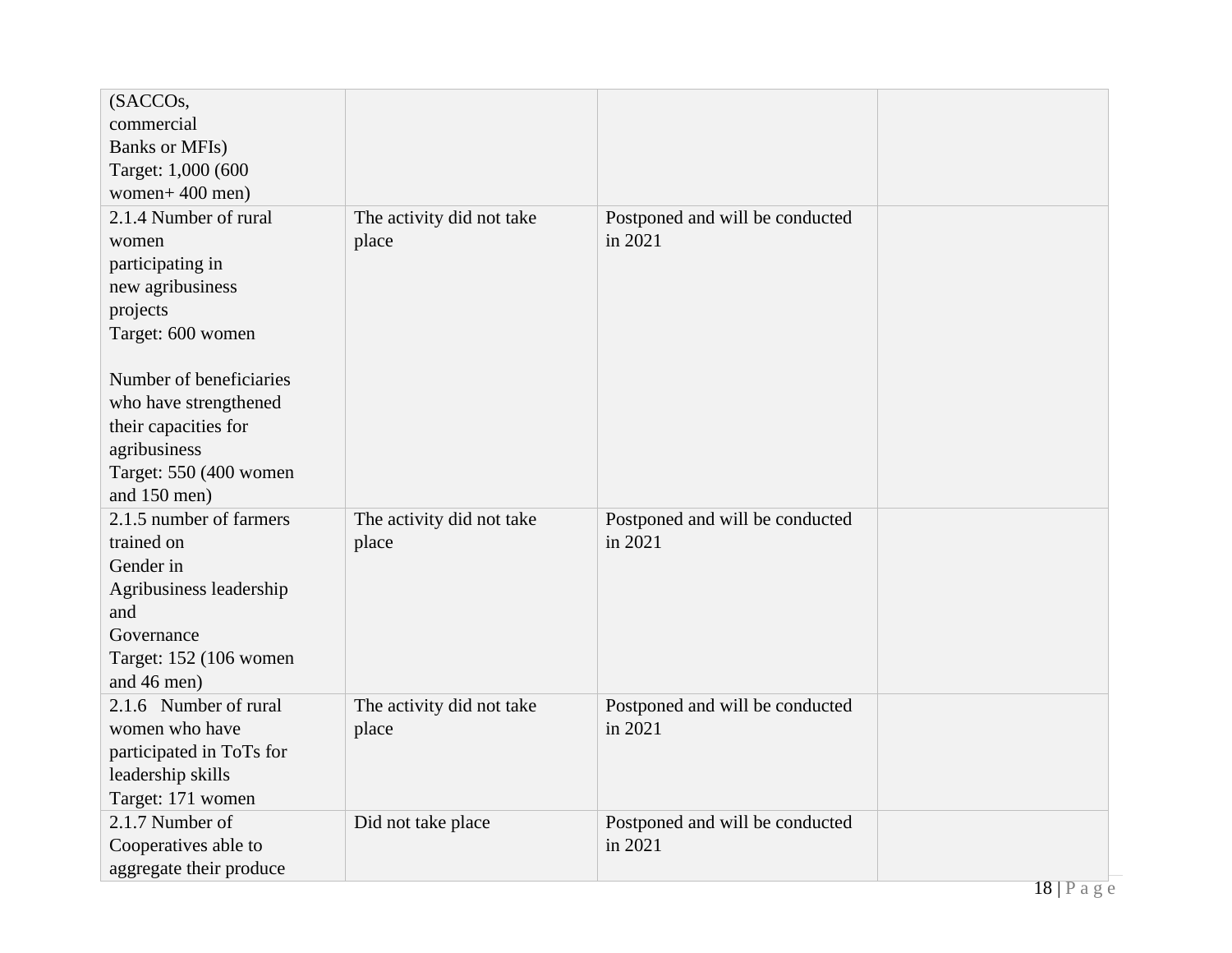| after training in<br>aggregation, collective<br>selling, pricing and<br>contract management<br>Target: 4 cooperatives<br>748 farmers (627 women<br>and 76<br>men)                                 |                                                                                                 |                                                            |                                         |
|---------------------------------------------------------------------------------------------------------------------------------------------------------------------------------------------------|-------------------------------------------------------------------------------------------------|------------------------------------------------------------|-----------------------------------------|
| 2.1.8 Number of<br>cooperatives supported to<br>develop quality<br>business plans<br>to ensure sustainable<br>business<br>management.<br>Target: 15 cooperatives<br>$(1080$ women<br>and 228 men) | 7 Cooperatives have been<br>supported to have business<br>plan and the activity is on-<br>going | The remaining 8 cooperatives will<br>be supported in 2021  | <b>Implementing Partners</b><br>reports |
| $2.1.9$ . Number of<br>cooperatives<br>supported to have<br>beekeeping units<br>Target: 3 cooperatives (409<br>women and<br>74 men)                                                               | The activity did not take<br>place                                                              | Postponed and will be conducted<br>in 2021                 |                                         |
| 2.1.10 Number of<br>Cooperatives with<br>new or improved<br>business activities as a<br>result of<br>introducing<br><b>GALS</b> and <b>BALI</b><br><b>GALSmain</b> tools                          | 200 beneficiaries (170)<br>Women and 30 men) have<br>been reached                               | The remaining 160 beneficiaries<br>will be reached in 2021 | <b>Implementing Partners</b><br>reports |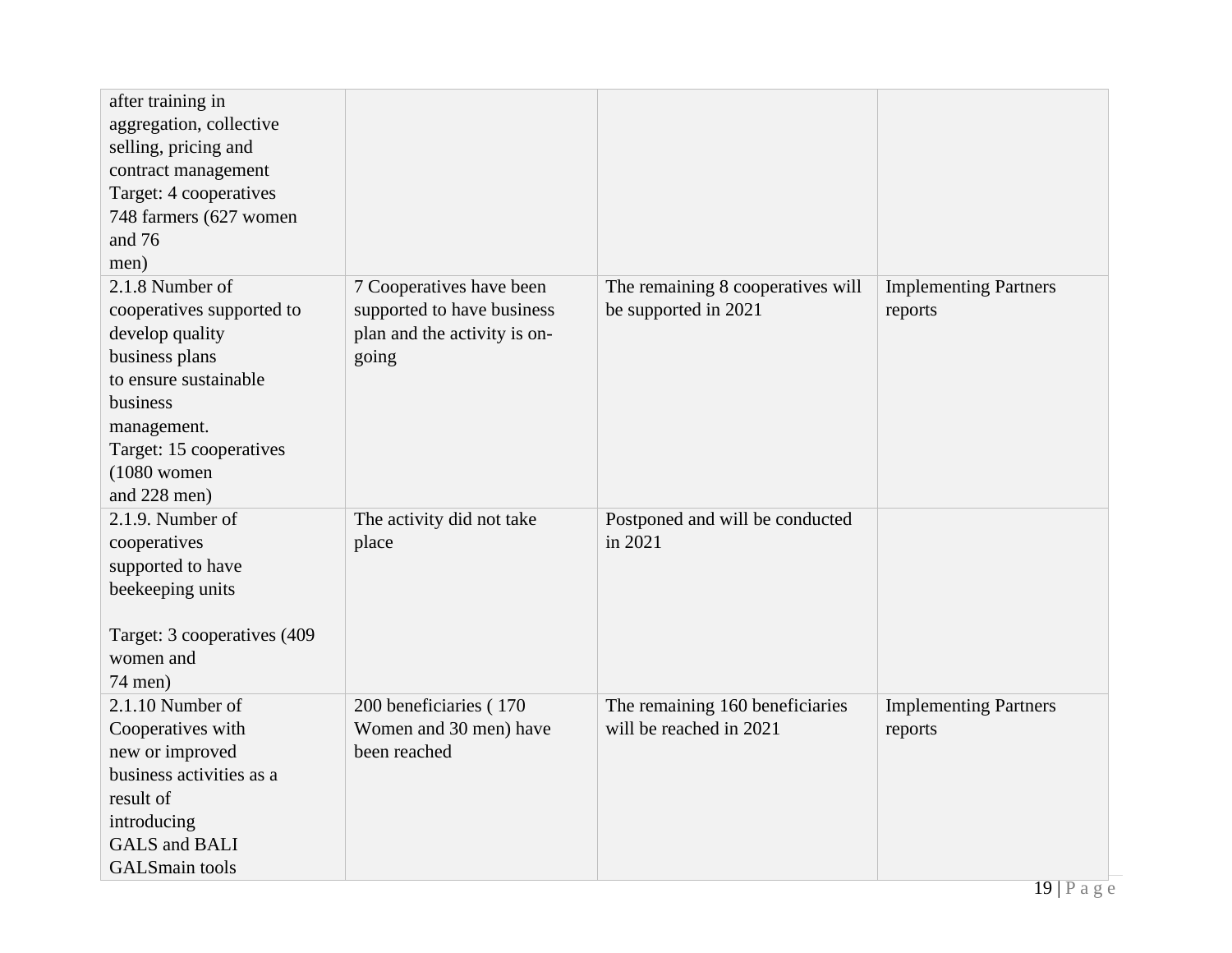| Target: 4 cooperatives                |                           |                                                                                                                          |                       |
|---------------------------------------|---------------------------|--------------------------------------------------------------------------------------------------------------------------|-----------------------|
| targeting a minimum of                |                           |                                                                                                                          |                       |
| 100 beneficiaries (80                 |                           |                                                                                                                          |                       |
| women and 20 men)                     |                           |                                                                                                                          |                       |
|                                       |                           | Outcome 3: Rural women have enhanced leadership and participation in their communities and in rural institutions, and in |                       |
| shaping laws, policies and programmes |                           |                                                                                                                          |                       |
|                                       |                           |                                                                                                                          |                       |
| % of rural women elected              |                           | Will be reported in the final report                                                                                     |                       |
| representatives in rural              |                           |                                                                                                                          |                       |
| councils                              |                           |                                                                                                                          |                       |
| <b>Proportion of rural women</b>      |                           |                                                                                                                          |                       |
| who are members of land               |                           |                                                                                                                          |                       |
| committees                            |                           |                                                                                                                          |                       |
|                                       |                           |                                                                                                                          |                       |
| % of Producer                         |                           |                                                                                                                          |                       |
| <b>Organisations led by women</b>     |                           |                                                                                                                          |                       |
| <b>Evidence of rural women's</b>      |                           |                                                                                                                          |                       |
| empowerment in intra                  |                           |                                                                                                                          |                       |
| household decision making             |                           |                                                                                                                          |                       |
|                                       |                           |                                                                                                                          |                       |
| <b>Proportion of rural women</b>      |                           |                                                                                                                          |                       |
| in targeted areas with active         |                           |                                                                                                                          |                       |
| leadership and decision               |                           |                                                                                                                          |                       |
| making roles                          |                           |                                                                                                                          |                       |
|                                       |                           |                                                                                                                          |                       |
|                                       |                           | Output 3.1 Rural women, including young women have enhanced confidence and leadership skills to participate in local     |                       |
| governance                            |                           |                                                                                                                          |                       |
| Indicator 3.1.1: Number               | 100 beneficiaries (86     | Some delays due to COVID-19                                                                                              | Implementing partners |
| of women trained on                   | women beneficiaries'      |                                                                                                                          | reports               |
| leadership involvement                | women and 14 men) were    |                                                                                                                          |                       |
| in management                         | trained and the remaining |                                                                                                                          |                       |
|                                       | 508 beneficiaries will be |                                                                                                                          |                       |
| Target: 608 women                     | trained in 2021           |                                                                                                                          |                       |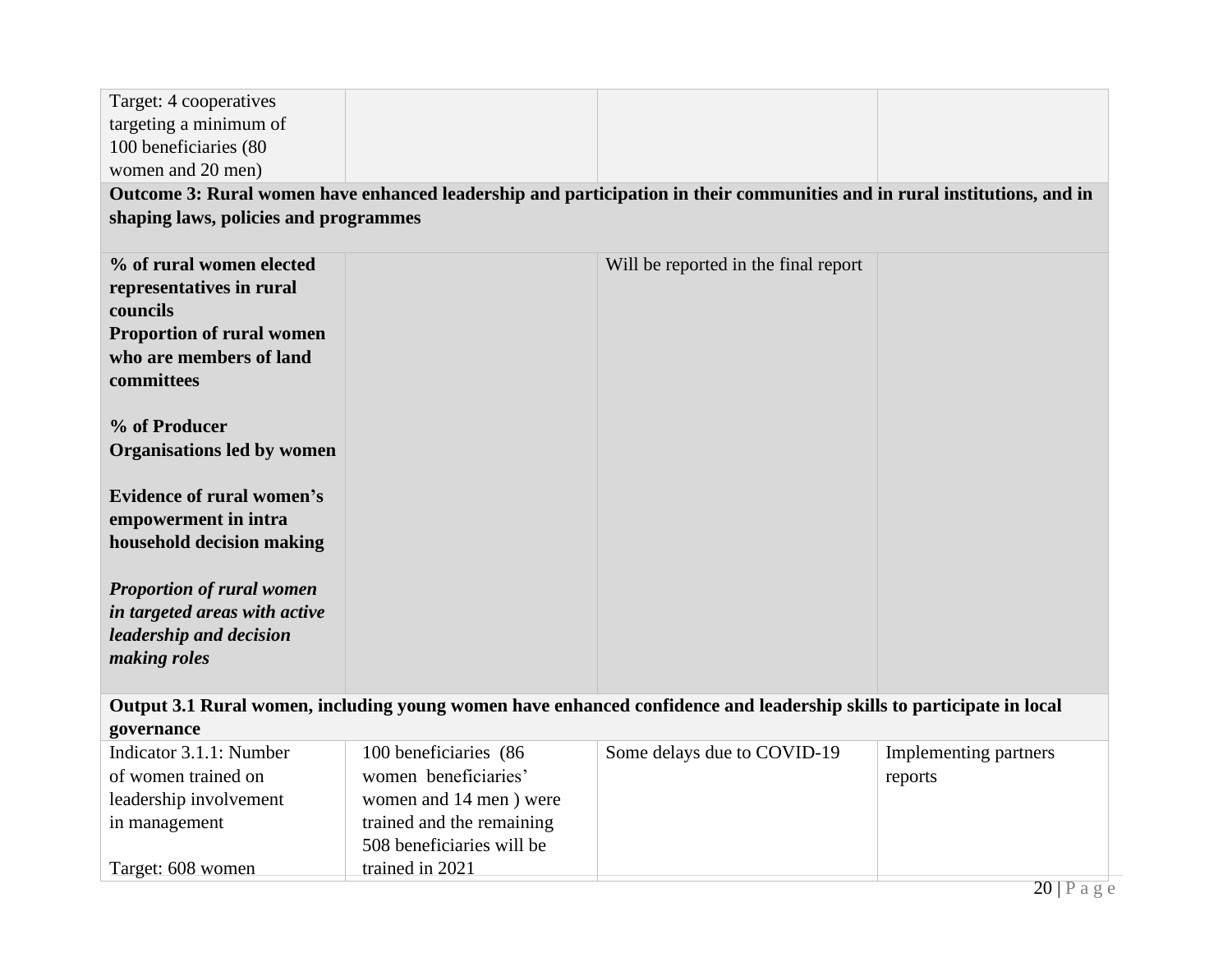| Achieved: 100                                                                                                                                                                 |                                         |                                            |  |  |
|-------------------------------------------------------------------------------------------------------------------------------------------------------------------------------|-----------------------------------------|--------------------------------------------|--|--|
| Indicator 3.1.2 : Number<br>of participants in<br>capacity building<br>sessions on<br>representation and<br>decision making in the<br>agriculture sector<br>Target: 100 women | None The activity did not take<br>place | Postponed and will be conducted<br>in 2021 |  |  |
| Indicator 3.1.3: Number of<br>farmers participating in<br>exchange visits<br>Target: 36                                                                                       | The activity did not take place         | Postponed and will be conducted<br>in 2021 |  |  |
| Output 3.2: Rural women have greater organizational capacities to form, sustain and participate into POs, cooperatives, and<br>unions                                         |                                         |                                            |  |  |
| Indicator 3.2.1 Number of<br>POs, cooperatives and unions<br>that adopt a gender<br>policy/strategy and/or a<br>women's quota for their<br>board                              | The activity did not take place         | Postponed and will be conducted<br>in 2021 |  |  |
| Planned Target: 10<br>cooperatives (900 women<br>and 190 men)<br>Indicator 3.2.2: Number of                                                                                   | Eight groups formally<br>registered     |                                            |  |  |
| informal rural women's<br>groups that join formally<br>registered POs, cooperatives                                                                                           |                                         |                                            |  |  |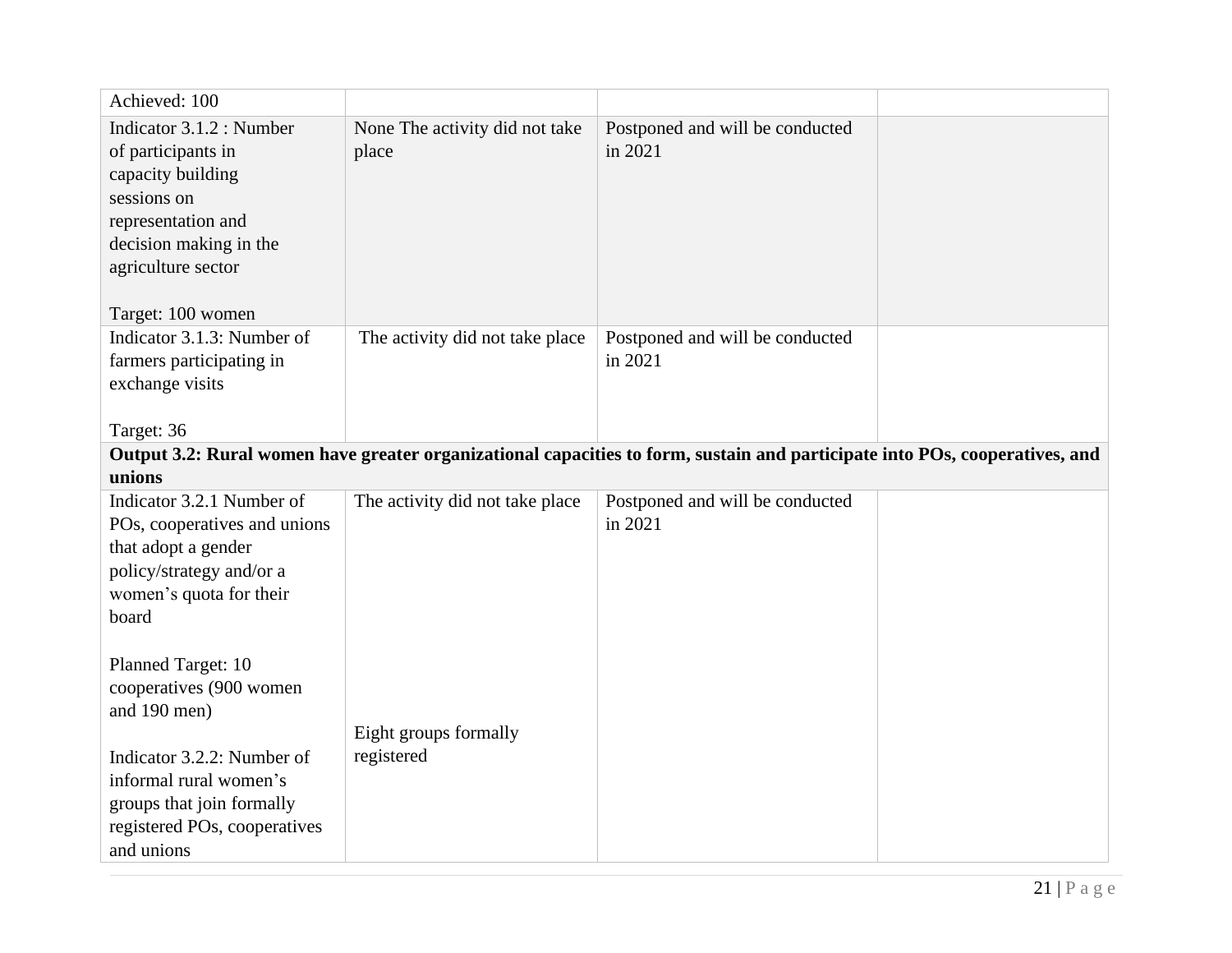| Target: 5 groups (500 women<br>$& 85$ men)<br>Achieved: 8<br>Indicator 3.2.3 Number of<br>women participating a<br>national Agri Fair                                                  | The activity did not take place                                                                                                                                      | Postponed and will be conducted<br>in 2021                                                                  |                                             |
|----------------------------------------------------------------------------------------------------------------------------------------------------------------------------------------|----------------------------------------------------------------------------------------------------------------------------------------------------------------------|-------------------------------------------------------------------------------------------------------------|---------------------------------------------|
| community/local environment.                                                                                                                                                           |                                                                                                                                                                      | Output 3.4: Rural women, including young women have enhanced awareness on their rights in a more supportive |                                             |
| 3.4.1 Number of JPRWEE<br>men that are reached by the<br>men engage pioneers<br>Number of community men<br>who sign men engagement<br>compact to support gender<br>equality            | The activity did not take place.                                                                                                                                     | Postponed until 2021                                                                                        |                                             |
| 3.4.2 Number of<br>champions who are being<br>trained on GALS<br>methodology plus<br>nutrition and climate<br>change<br>Planned Target: 420 (314)<br>women and 106 women)<br>champions | 360 champions have been<br>trained and disseminated<br>GALS in the community by<br>training their friends,<br>neighbors, family members,<br>and cooperatives members | Remainder of people will be reached<br>in 2021                                                              | Implementing partner's<br>quarterly reports |
| 3.4.3 Number of champions<br>that performed the gender<br>participatory review and<br>stock take of the results of<br>such process<br>Target: 420 champions                            | The activity did not take place                                                                                                                                      | Postponed and will be conducted in<br>2021                                                                  |                                             |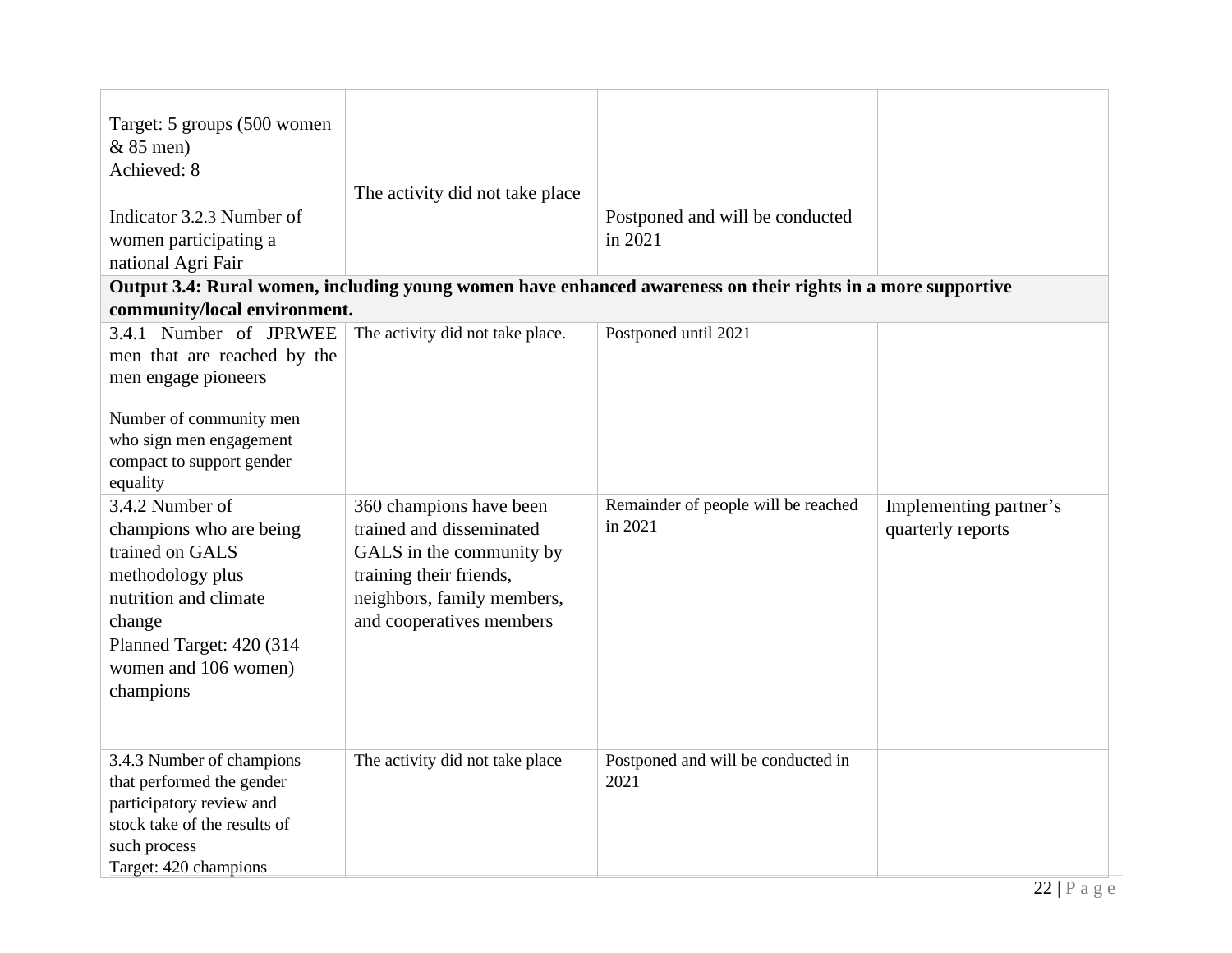| 3.4.4 Number of female<br>agri extension officers<br>trained<br>Target: 100                                                                                                                          | The activity did not take place                                                       | Postponed and will be conducted in<br>2021 |  |  |  |  |
|------------------------------------------------------------------------------------------------------------------------------------------------------------------------------------------------------|---------------------------------------------------------------------------------------|--------------------------------------------|--|--|--|--|
| Outcome 4: A more gender responsive policy environment is secured for the economic empowerment of rural women                                                                                        |                                                                                       |                                            |  |  |  |  |
| <b>Proportion of government</b><br>budgets and donor funding<br>allocated to programmes<br>benefitting rural women                                                                                   | N/A                                                                                   |                                            |  |  |  |  |
| <b>Number of countries</b><br>passing laws to secure<br>rural women's land<br>ownership                                                                                                              |                                                                                       |                                            |  |  |  |  |
|                                                                                                                                                                                                      |                                                                                       |                                            |  |  |  |  |
| Output 4.1: Policy makers and parliamentarians have enhanced capacities to effectively mainstream gender into land, food,<br>agriculture, nutrition and rural employment policies, laws and budgets. |                                                                                       |                                            |  |  |  |  |
| 4.1.1. Number of<br>dissemination workshops<br>organized<br>Target: 2 workshops, 120<br>participants per workshop (90<br>women and 30 men)                                                           | No workshops were conducted<br>as a result of restrictions<br>imposed due to COVID-19 | Postponed and will be conducted<br>in 2021 |  |  |  |  |
| Number of stakeholders<br>engaged in policy making<br>participating                                                                                                                                  |                                                                                       |                                            |  |  |  |  |
| 4.1.2 Number of<br>stakeholders from private<br>sector reached that can now<br>enhance their capacities to<br>effectively mainstream<br>gender                                                       | None                                                                                  | Postponed and will be conducted<br>in 2021 |  |  |  |  |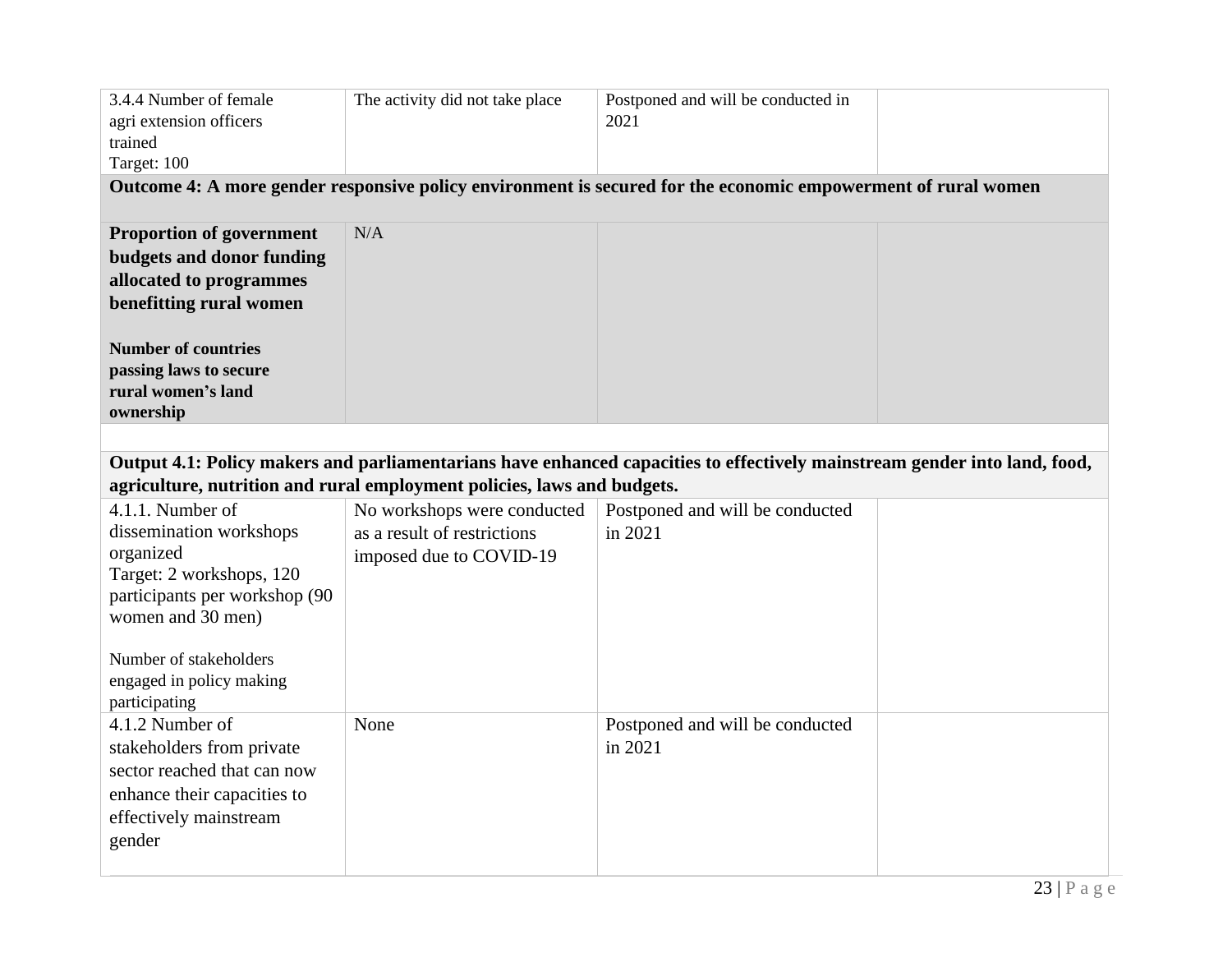| Target: 400 women farmers,<br>200 men farmers and 50<br>local leaders                                                                                              |                                  |                                            |                   |  |  |  |
|--------------------------------------------------------------------------------------------------------------------------------------------------------------------|----------------------------------|--------------------------------------------|-------------------|--|--|--|
| Output 4.2: Greater availability of tools and data to track progress in the economic empowerment of rural women                                                    |                                  |                                            |                   |  |  |  |
| 4.2.1<br>Number<br>of<br>local<br>increased<br>authorities<br>with<br>capacity on gender-responsive<br>planning<br>Target: 50 (35 women and 15<br>men)             | This activity did not take place | Postponed and will be conducted<br>in 2021 |                   |  |  |  |
| Indicator 4.2.2: "Women's<br>empowerment in agriculture<br>index" (WEAI) is piloted or<br>mainstreamed in National<br><b>Statistics</b><br>Baseline: 0<br>Target:1 | This activity did not take place | Postponed and will be conducted<br>in 2021 | WEAI study report |  |  |  |
| Output 4.3: An enabling environment is promoted to reflect rural women's priorities in regional policy processes.                                                  |                                  |                                            |                   |  |  |  |
| Indicator 4.3.1.<br>Number of<br>stakeholders<br>participating in<br>policy dialogue<br>Planned Target: 150 (95)<br>women and 55 men)                              | This activity did not take place | Postponed and will be conducted<br>in 2021 |                   |  |  |  |
| 4.3.2 Number of<br>staff who complete<br>the module on<br>Gender and Youth                                                                                         | This activity did not take place | Postponed and will be conducted<br>in 2021 |                   |  |  |  |